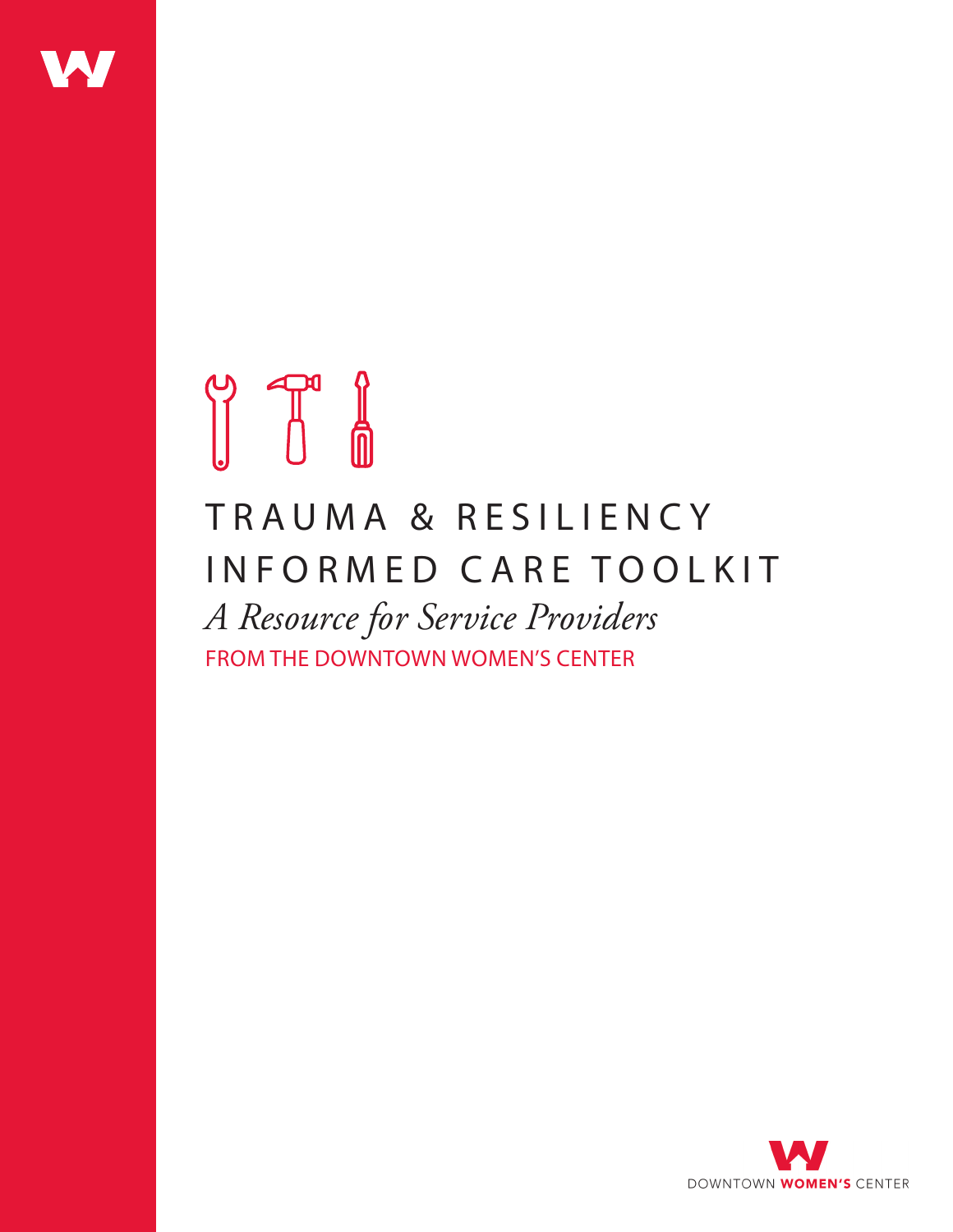### TABLE OF CONTENTS

|                                                                         | $\overline{2}$ |
|-------------------------------------------------------------------------|----------------|
| Why Trauma and Resiliency-Informed Care is Important                    | 4              |
|                                                                         | 6              |
| How DWC Became a Trauma and Resiliency-Informed Organization            | 9              |
|                                                                         | 11             |
| Trauma and Resiliency-Informed Care Highlights at Partner Organizations | 17             |
|                                                                         | 19             |
|                                                                         | 20             |
|                                                                         | 21             |
|                                                                         | 22             |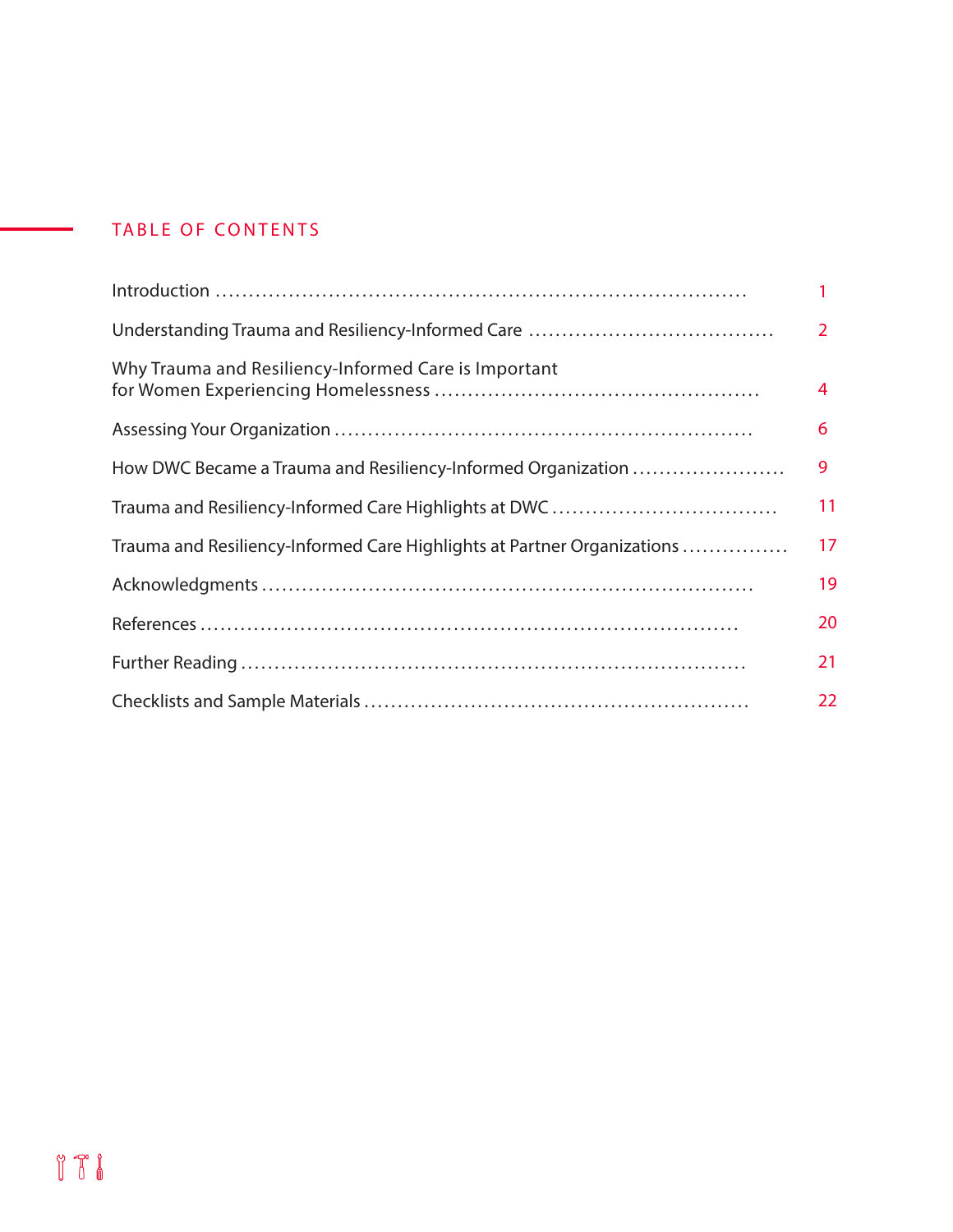#### INTRODUCTION

The biggest takeaway about becoming a trauma and resiliency-informed care organization is that it is a journey, not a destination. A perfect checklist or a certification indicating that programs serving people experiencing homelessness are a trauma and resiliency-informed care organization does not exist. Responding as well as possible to individuals surviving trauma requires continuous improvement and dedication to creating a living system that's responsive to the changing needs of those individuals. All these needs are nearly impossible to anticipate and plan for; however, creating a trauma-informed care foundation will help organizations be as nimble as possible to provide the best care for individuals experiencing homelessness.

To support organizations in building this foundation, the Downtown Women's Center (DWC) created this Trauma and Resiliency-Informed Care Toolkit. The toolkit includes our current best thinking on how to become a trauma and resiliency-informed care organization and is intended to help design trauma-informed services for adult women experiencing homelessness. To effectively end homelessness for women, we need to elevate this population's unique needs and create specific programs designed to meet those needs, rather than simply adapting programs designed for men and calling them women's programs. emphasizing that in addition to the trauma that may have led to them being homeless, homelessness itself is also a traumatic experience. Approaching this work through a gendered lens will enhance the overall quality of services and improve outcomes across the gender spectrum.

Like many community-based organizations for individuals experiencing homelessness, we have employed effective interventions before they were researched and became considered evidence-based practices. In some cases, we did not have the technical language or assessment tools, but we treated individuals with dignity and respect and took any steps necessary to help them resolve their barriers. Now that we know more about trauma and understand how to help individuals and communities heal from it, community-based organizations and social services have a responsibility to build and work from a trauma-informed foundation. Although the practice is evolving, this toolkit intends to facilitate the process of becoming a trauma and resiliency-informed care organization.

We hope this toolkit helps you demystify the process, and we are happy to help you utilize the tools through conversations and training opportunities as you may see fit.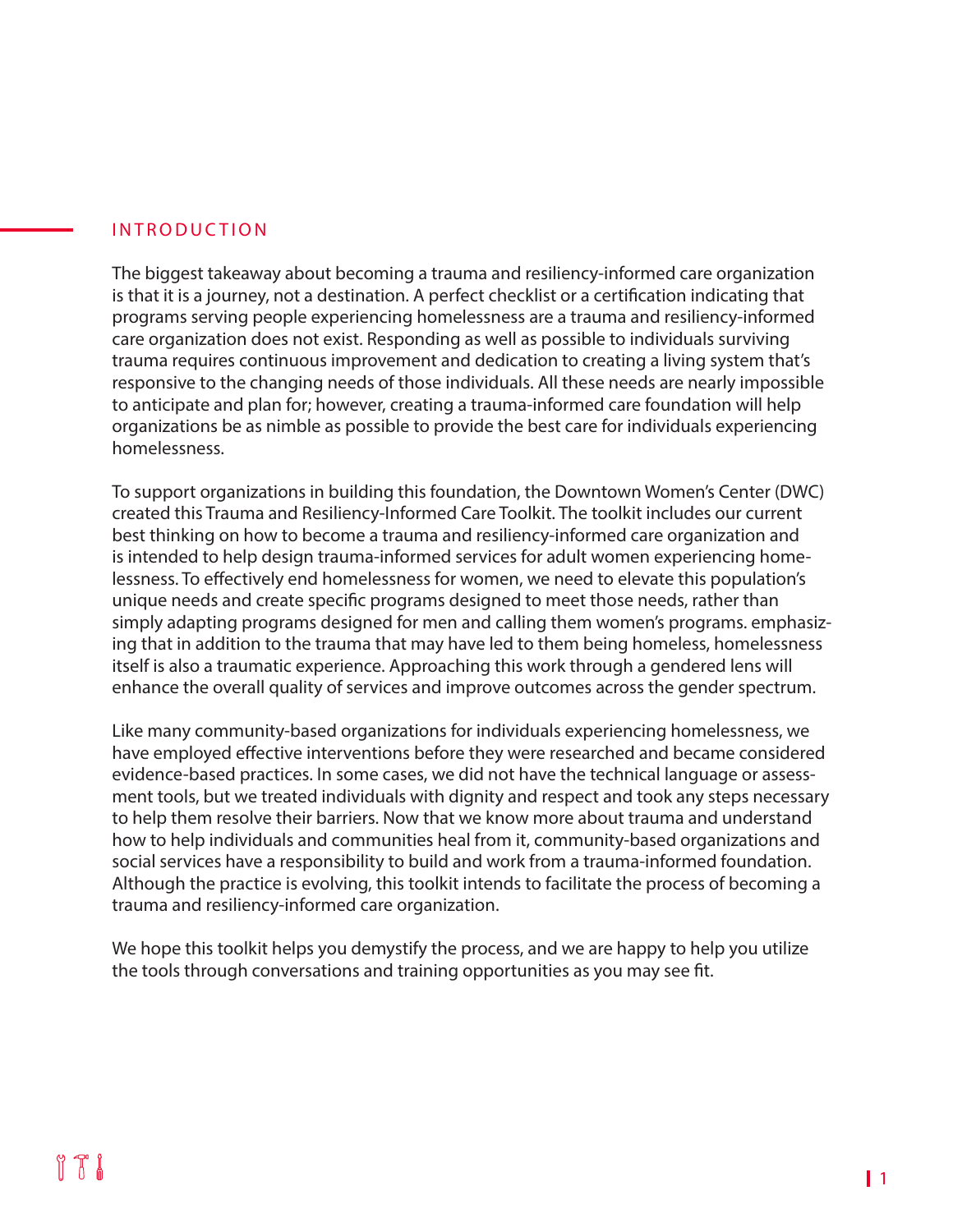#### UNDERSTANDING TRAUMA AND RESILIENCY-INFORMED CARE

*"Psychological trauma is an affiliation of the powerless. At the moment of trauma, the victim is rendered helpless by overwhelming force. When the force is that of nature, we speak of disasters. When the force is that of other human beings, we speak of atrocities. Traumatic events overwhelm the ordinary systems of care that give people a sense of control, connection, and meaning."* <sup>1</sup>

*"...a trauma is any event or experience of sufficient force or magnitude that it overwhelms the capacity of the individual to absorb the experience and continue essentially unaffected, and which therefore results in a significant reduction or distortion of the individual's ability to carry on with normal behaviour, and to function adequately in their lives."* <sup>2</sup>

The Substance Abuse and Mental Health Services Administration (SAMHSA) describes individual trauma as resulting from "an event, series of events, or set of circumstances that is experienced by an individual as physically or emotionally harmful or life threatening and that has lasting adverse effects on the individual's functioning and mental, physical, social, emotional, or spiritual well-being."<sup>3</sup>

Six Guiding Principles of Trauma and Resiliency-Informed Care

You have probably heard a variety of terms describing this work: trauma-informed, Trauma-Informed Care, Trauma and Resiliency-Informed Care, trauma-specific interventions, etc. As we strive to be more trauma-informed, it is important to work toward a basic understanding of trauma and to recognize that people and systems are resilient. There is hope for systems change, and individuals do find paths of healing. In this context, we prefer to talk about Trauma and Resiliency-Informed Care as it pertains to the organizational adoption of this model. To do this, organizations need to employ the Evidence-Based Practice of Trauma-Informed Care, and clinicians need to utilize trauma specific interventions.

Following the SAMSHA model, there are Six Guiding Principles of Trauma-Informed Care:

- 1. Safety
- 2. Trustworthiness and Transparency
- 3. Peer Support and Mutual Self Help
- 4. Collaboration and Mutuality
- 5. Empowerment, Voice, and Choice
- 6. Cultural, Historical, and Gender Issues

<sup>1</sup> Herman, Judith L. Trauma and Recovery. New York: BasicBooks, 1997. Print.

<sup>2</sup> Johnson, Robin. Complex Trauma and Its Effects: Perspectives on Creating an Environment for Recovery. London: Pavilion Publishing. 2012. Print.

<sup>3</sup> Substance Abuse and Mental Health Services Administration. Trauma-Informed Care in Behavioral Health Services. Treatment Improvement Protocol (TIP) Series 57. HHS Publication No. (SMA) 13-4801. Rockville, MD: Substance Abuse and Mental Health Services Administration, 2014.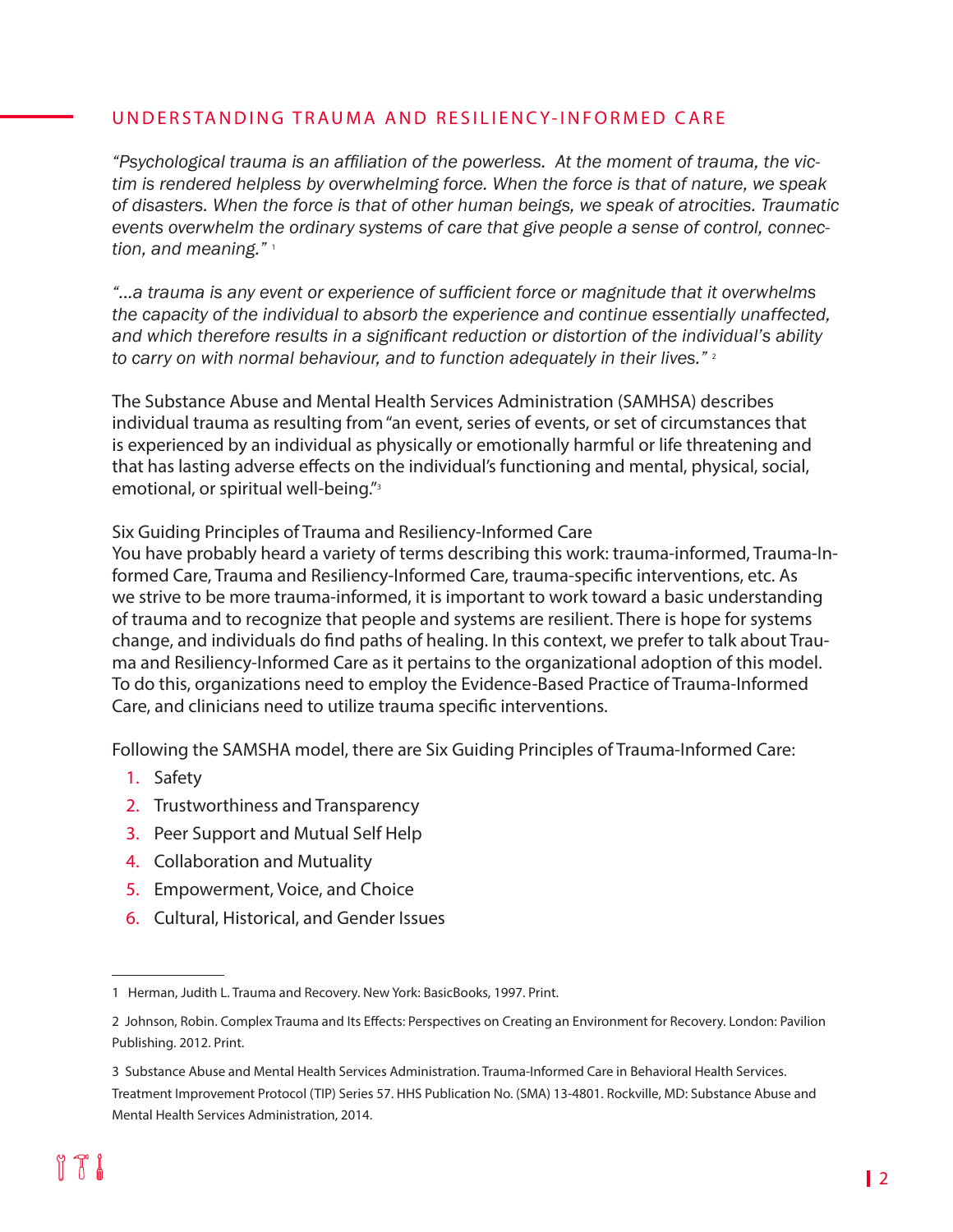It is important to note these guiding principles apply to everyone in the organization, from those obtaining services, to the staff providing the services, to the staff funding and supporting the services. It is equally important to see these principles in light of what the staff need and what the participants need to establish an environment based on collaboration and mutuality.

To help us understand further what Trauma-Informed Care means, SAMHSA developed the four "R"s:4

- 1. Realizes the widespread impact of trauma and understands potential paths for recovery.
- 2. Recognizes the signs and symptoms of trauma in clients, families, staff, and others involved with the system.
- 3. Responds by fully integrating knowledge about trauma into policies, procedures, and practices.
- 4. Seeks to actively resist re-traumatization.

#### How Not to Approach Trauma and Resiliency-Informed Care

Just as it's important to know what trauma-informed care means, it's also vital to understand the myths about becoming a trauma and resiliency-informed care organization. First, staff cannot attend one training, add yoga to the organization's monthly activities, and start calling their programs "Trauma-Informed." Similarly, grant writers cannot just add an eloquent paragraph on Trauma-Informed Care to applications and assume the programs' day-to-day operations are trauma-informed.

Other myths around this model are that it is easy, or that your program is trauma-informed because your staff are generally nice. It does not mean saying yes to everyone and losing accountability to address all needs. It does not apply only to clinicians and direct service staff. Lastly, although there should be a budget attached to this work, it is not expensive: not doing it will cost more than the expense of implementing it.

The truth about building trauma and resiliency-informed organizations is that it requires a substantial commitment from your organization's leadership team. It is a process of moving from formal authority ("do it because I say so") to authentic leadership ("let's meet our mission together"). It requires a commitment to train and support staff at all levels, especially your front-facing staff who are at the reception desk or repairing your residents' apartments. The process requires creating channels for true listening and continuous responsiveness. Once you have added new trauma-informed changes, you are never in a solid state; it is a dynamic process as in any living system. The payoffs, however, are sound: program effectiveness increases, staff turnover decreases, and overall satisfaction from staff and program participants improves.

<sup>4</sup> <https://www.samhsa.gov/nctic/trauma-interventions>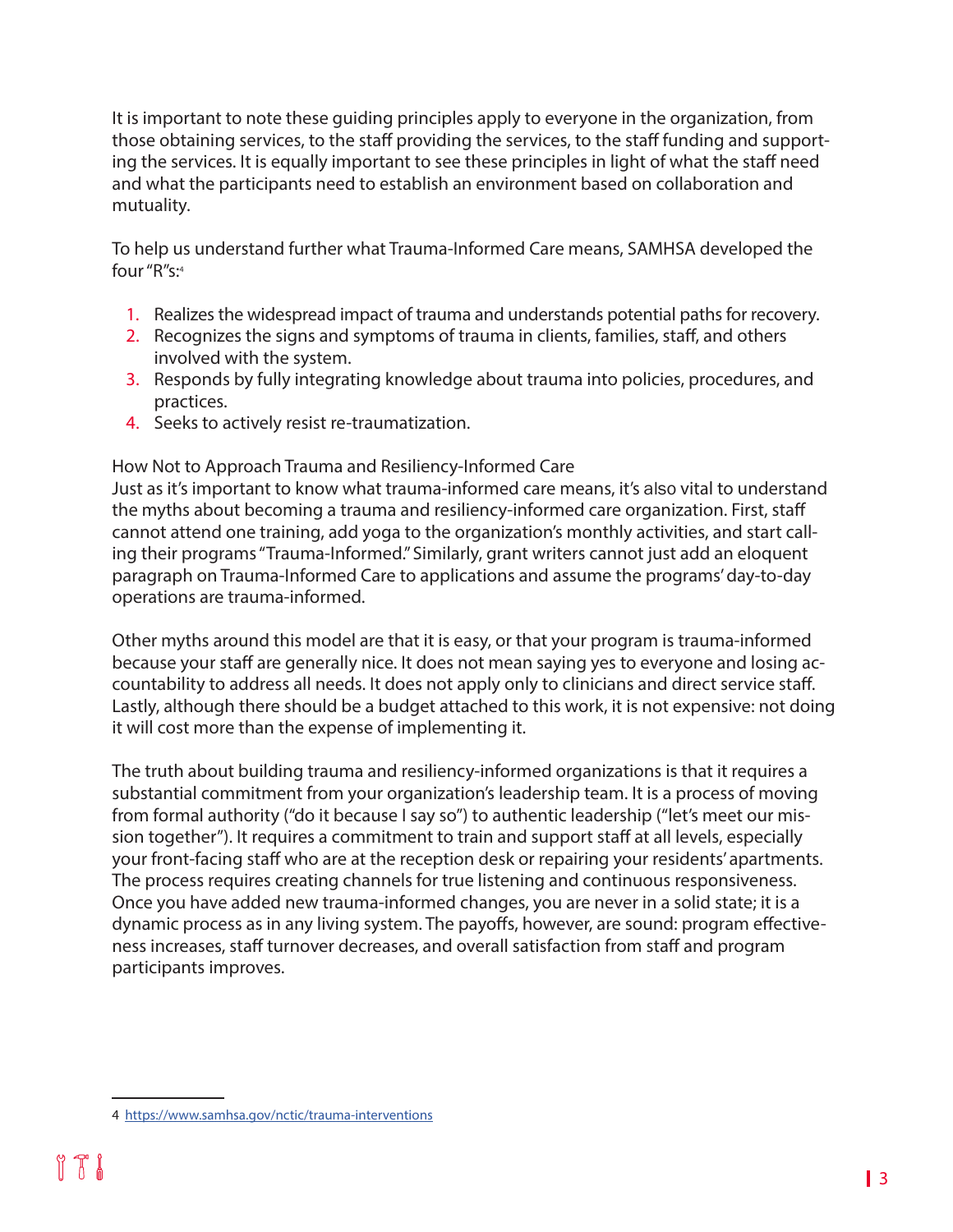#### WHY TRAUMA AND RESILIENCY-INFORMED CARE IS IMPORTANT FOR WOMEN EXPERIENCING HOMELESSNESS

Every three years from 2001 to 2016, the Downtown Women's Action Coalition (DWAC), a coalition of community members working to improve conditions for homeless and low-income women, has conducted the *Downtown Women's Needs Assessment*. 5 The Needs Assessment is a community-based research project assessing the needs, characteristics, and conditions facing homeless and low-income women living in downtown Los Angeles.

The 2016 report, which includes longitudinal analysis of past surveys along with conclusions from 371 surveys collected in 2016, depicts the multitude of ways trauma impacts women experiencing homelessness. Demographic trends among women in Skid Row depict the long-term traumatic effects of systemic racism. The Needs Assessment data show that African-American or black women are significantly overrepresented in the homeless population in downtown LA. Census data from 2014 shows 8.7% of women in LA County are African-American, yet African-American women comprised 57.7% of 2016 Needs Assessment respondents. What's more, African-American women were more likely to experience violence (37.7% experienced sexual assault, domestic violence, or interpersonal violence within the last year, compared with 27.3% of white respondents).

Needs Assessment data also show that many women in Skid Row feel unsafe and face re-traumatization when accessing services, such as emergency shelter or transitional housing. Of women who said they had experienced these services, nearly one-third (31.3%), reported feeling unsafe in shelters, and just over 30 percent said shelter staff did not treat them with respect. Disturbingly, of women who sleep most frequently in shelters, more than one-third – 35% -- have experienced physical or sexual violence within the last year. Providing all homeless service providers with the training and resources to address the unique traumas women experiencing homelessness face is crucial to ensuring women can safely access the services intended to help them regain stability.

Violent trauma is one of the most persistent, ongoing factors affecting women experiencing homelessness. More than 90% of Needs Assessment respondents (90.8%) have experienced physical or sexual violence in their lifetime. For many women, this violence is not just once instance, but rather an ongoing reality: nearly half of all survey respondents (46.9%) had experienced violence within the last 12 months. Of those who'd experienced violence within the last year, nearly half (47.2%) had experienced violence at least four times within the last year. Women surveyed experienced sexual assault at a rate nearly twice that of the general population: 19.3% of women in the US have experienced sexual assault in their lifetimes. By contrast, more than one-third of women in Skid Row -- 39.4% -- experienced sexual assault at some point during their lives.

Even though the majority of women experiencing homelessness have experienced some form of trauma during their lifetimes, Needs Assessment data reflect a severe lack of trau-

<sup>5</sup> <https://www.downtownwomenscenter.org/2016-needs-assessment/>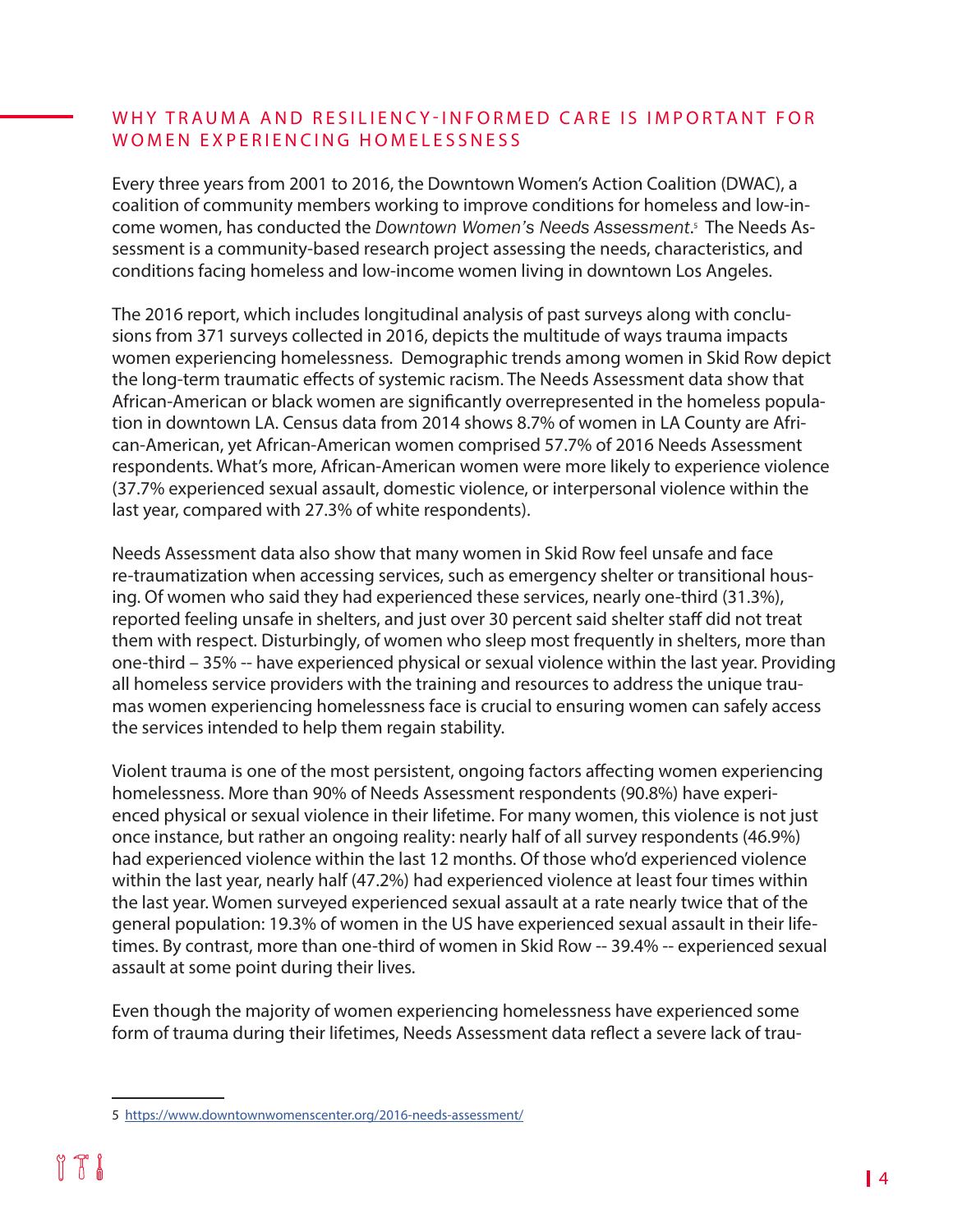ma-recovery resources in Skid Row. More than half of survey respondents (54.3%) reported not receiving services to deal with the after-effects of trauma. Because the staggeringly high prevalence of violence is the most distinguishing difference between women and men experiencing homelessness, homeless service providers must be trained in Trauma-Informed Care, including cultural and gender competency trainings, to ensure women are connected with recovery services.

Trauma and Resiliency-Informed Care in the Context of a Woman's Environment Given the high prevalence of violence against women, the level of trauma that women experience will determine the level of trauma-informed intervention they may be ready to incorporate. For example, a woman who was recently assaulted while on the streets overnight may not be able to come into a volunteer-led meditation class and quietly sit through the duration of the class. Although this can be a wonderful intervention for someone not as recently traumatized, it may actually do more harm for the individual who was recently traumatized because her brain and biology do not afford her the ability to utilize this intervention. She also needs to prepare herself for other realities, which may include needing to stay hyper vigilant through another night on the streets to protect herself or the (more often than not) re-traumatizing experience of reporting a crime, obtaining a restraining order, and securing safe housing. What might work best for her is being able to come into an access center for accurate information about how to report a crime and for a staff member to accompany her throughout the process. Then, in the future, the program can open up other resources she may be more ready for, such as the meditation class. Facilitating access to resiliency tools that work for each woman in the context of her environment is one of the most trauma-informed practices an agency can employ.

All too frequently, staff tend to label participants as "non-compliant" because they will not sit through a full workshop or show up on time for a case management appointment, for example. An understanding of trauma can prevent staff from mislabeling participants and actually re-traumatizing them in the process. An understanding of trauma at the individual and community level helps staff and programs create access points for services that work for everyone, regardless of where they are on their paths to stability. For this reason, programs are highly encouraged to train and implement evidence-based practices that dovetail well with trauma-informed care, including Harm Reduction, Housing First, Seeking Safety, and Motivational Interviewing.

Realizing and recognizing cultural and community trauma is critical in trauma and resiliency-informed care organization. Women not only experience traumas inflicted in individual relationships (i.e., child abuse and domestic violence); they also experience trauma in the context of SAMHSA's 6th TIC Principle, cultural, historical, and gender issues. Due to historical traumas related to societal racism, sexism, homophobia, and overall marginalization, women impacted by homelessness experience trauma related to systems that, for example, block access to jobs that pay equal to men, housing in safe neighborhoods, and healthcare that is gender specific. Programs that offer awareness raising opportunities, advocacy programs, and empower staff to share system barriers with leadership are taking steps to combat and breakdown destructive "isms" in our society.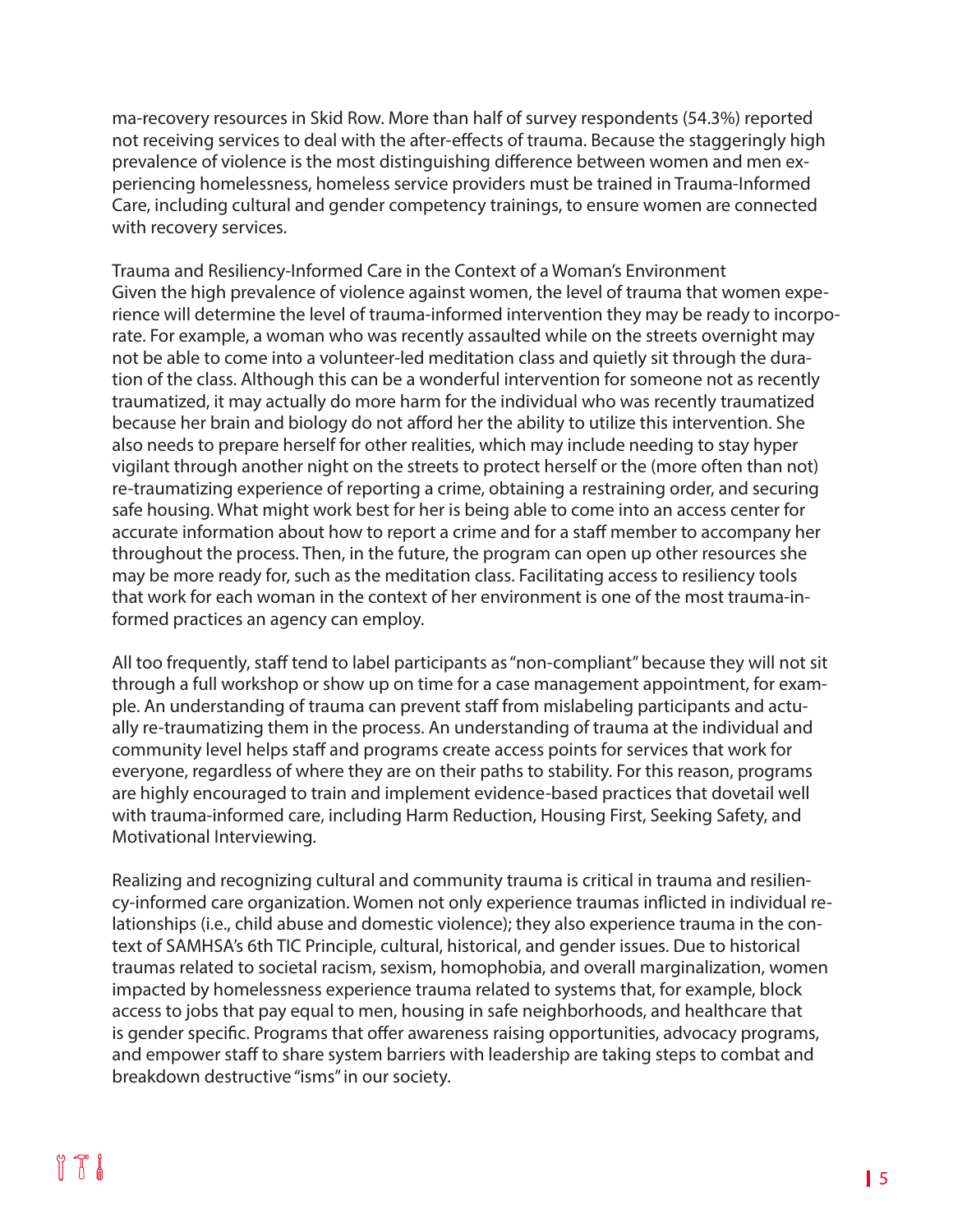#### ASSESSING YOUR ORGANIZATION

Organizations working to become trauma and resiliency-informed should start by assessing readiness. As has been established, it does not happen overnight, and implementation can be easier if you start where your organization is, realistically.

To implement this lens, there must be accountability and responsiveness from leadership. An organization's starting place may not be to scale-up as fast as possible; an organization may need to start with learning effective listening skills, for example.

This also is not a quick fix to low morale or other organizational problems. Agencies can't just build up the resilience tools of the staff, participants, and organization and then continue to do the things that re-traumatized them before.

This work needs to be infused into everything, including how everyone is treated and valued, and how policies and practices are created and administered. It is a parallel process. Some groups or departments in your organization may be more ready than other groups or departments.

If you're curious what implementation phase your organization is in, read Section 3: *Developmental Stages from Trauma and Resiliency: A Systems-Change Approach.*<sup>6</sup>

#### Supporting Your Workforce

Creating a trauma-informed work environment for an organization's staff is crucial to its ability to provide trauma-informed care to its clients. Organizations must recognize that we are only aware of trauma clients have experienced because they are seeking services, and we cannot assume our employees have not *also* experienced personal trauma in the past. What's more, working in homeless services inherently exposes employees to potentially traumatizing experiences, including primary trauma (experiencing or witnessing violence) and secondary trauma (hearing about trauma someone else has experienced first-hand).

Trauma-informed care provision is intended to prevent clients who have experienced trauma from becoming re-traumatized, which can have negative effects on service outcomes. Similarly, employers must intentionally create work environments to mitigate the potential for primary trauma to which employees may be exposed.

With this in mind, it is important for organizations to assess their work environments to determine how well they incorporate the Six Guiding Principles of Trauma-Informed Care and explore ways principles can be better woven into the fabric of organizational structure and culture. Suggestions for implementation are below.

<sup>6</sup> Center for Collective Wisdom. Trauma and Resiliency: A Systems Change Approach—Emerging Lessons and Potential Strategies from the Los Angeles County Trauma and Resiliency-Informed Systems Change Initiative. 2017. <http://www.first5la.org/files/Trauma.pdf>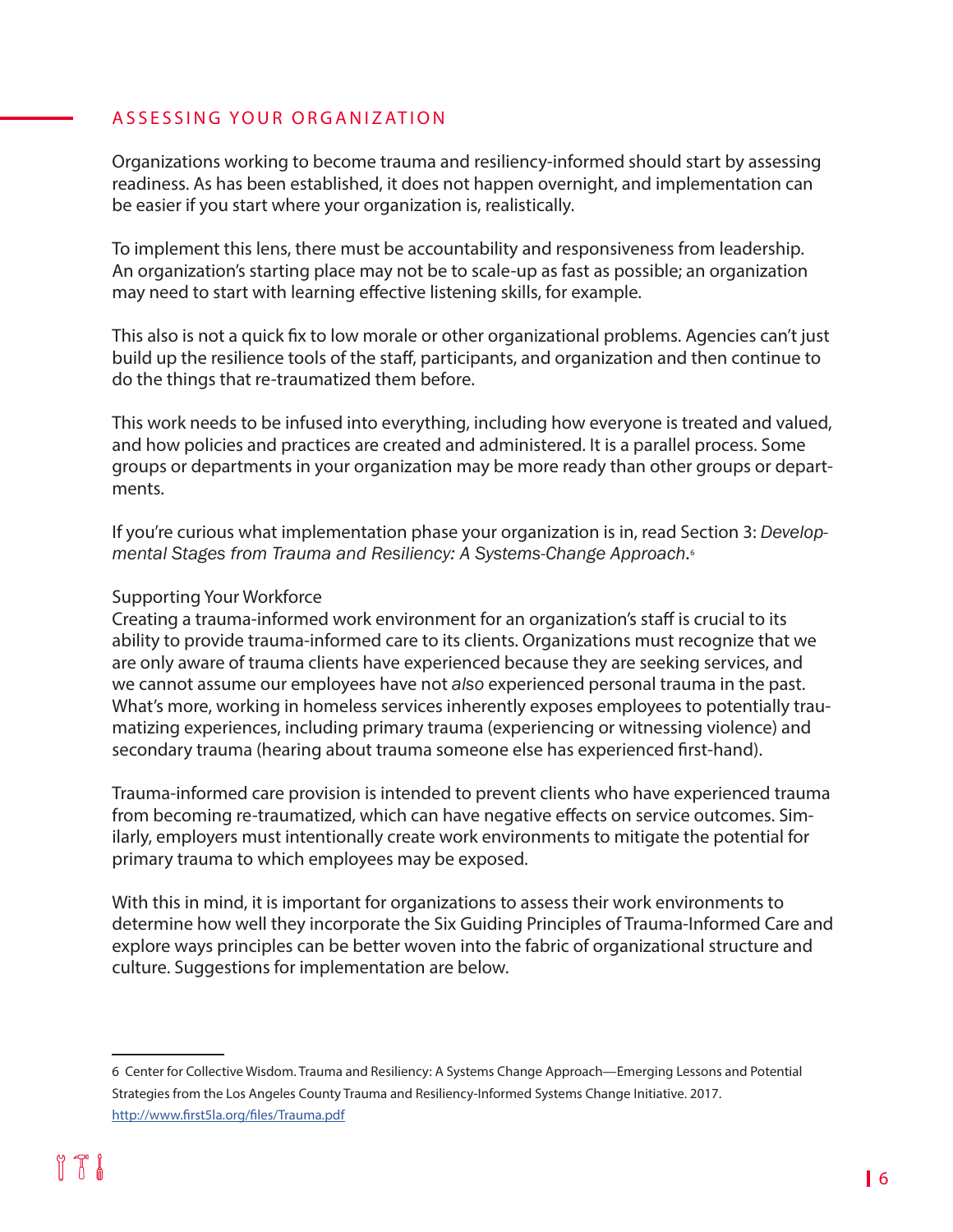#### WORK ENVIRONMENT CHECKLIST

- 1. Safety (physical and emotional)
	- Ensure adequate visibility and lighting
	- Ensure adequate repair and maintenance of building and work spaces
	- Provide secure space for employees to store belongings
	- Provide bathrooms with locking stall doors
	- Provide crisis intervention and/or safety training
	- Create a crisis response team
	- Structure time to debrief after crises
	- Reduce the use of punitive language and punitive culture, and treat progressive discipline as a last resort
	- Provide individual supervision meetings where employees can process workplace experiences and exposure to trauma and discuss ways to implement self-care
- 2. Trustworthiness and Transparency
	- Follow through on commitments, respect other employees' time, and avoid last-minute scheduling and canceling
	- Explain why decisions (especially unpopular ones) are made
	- Make as much information as possible available to all staff
	- Provide employees with annual performance evaluations
	- Provide employees with written policies
- 3. Peer Support and Mutual Self Help
	- Provide an Employee Assistance Program as part of your agency benefits package
	- Provide peer support, team meetings, and clinical supervision to employees in all roles where they are given the opportunity to receive constructive feedback and support with work-related challenges and frustrations
	- Create opportunities for employees to replenish their resiliency. Provide food at meetings, encourage mindfulness activities such as exercise and yoga, and provide social and quiet spaces
	- Create trauma-informed physical work spaces by including cloth furniture, plants, and access to drinking water
- 4. Collaboration and Mutuality (power with instead of power over)
	- Reduce the rigidity of hierarchy
	- Replace hierarchical language with words like "team," "colleagues," and "leadership"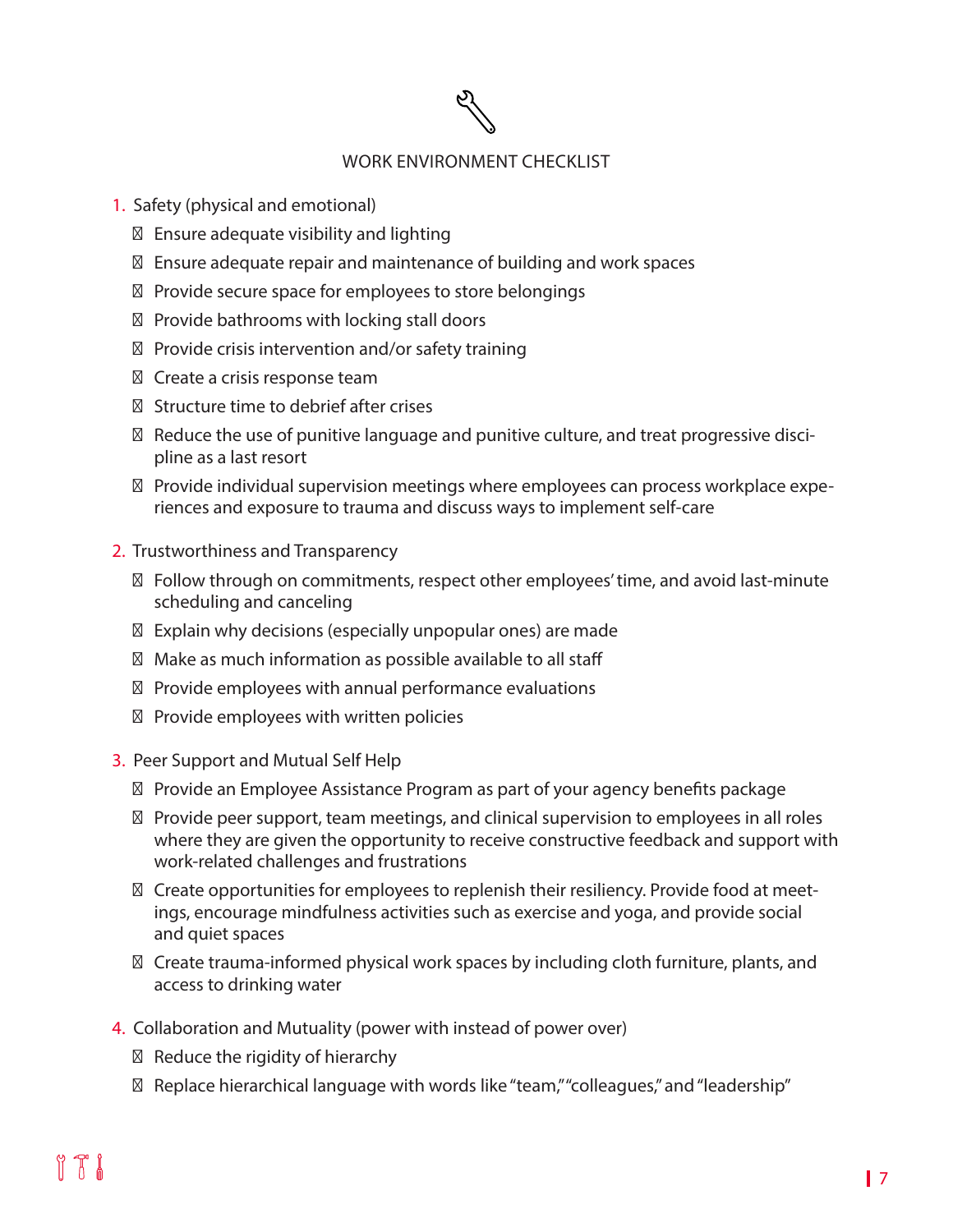Create opportunities for employees at all levels to interact with and learn about each other as individuals through activities such as retreats or structured team building activities

Include employees in setting goals for their personnel evaluations

Include employees' feedback and recommendations for how they will meet performance expectations when providing performance coaching

Have an open door policy that gives any employee the opportunity to speak directly with any member of leadership at a mutually agreed-upon time without being required to adhere to a process of communicating up the chain of command

5. Empowerment, Voice, and Choice

Include employee feedback during shared decision-making

Conduct an annual employee satisfaction survey, and most importantly communicate and demonstrate to employees how their feedback has been incorporated

Give employees opportunities to choose between different scenarios or vote

Cultivate leadership internally, provide professional development, and create leadership opportunities

#### 6. Cultural, Historical, and Gender Issues

Replace "non-discrimination" statements with inclusive diversity statements

Incorporate affirming visuals, images of people from diverse backgrounds, and "safe space" or rainbow insignia throughout the organization and on websites and outreach materials

Provide multicultural and LGBTQIA+ trainings

Provide trainings on historical trauma and systems of oppression

A common misconception about creating a trauma-informed work environment is that organizations must permit all employees' behaviors, even when they negatively affect the organization's work. This is not the case: employees are actually less likely to be re-traumatized if there is consistency and predictability within the workplace. This includes having a clear understanding of policies and expectations as well as the support to be successful in meeting them. It also includes ensuring consistency in accountability if employees do not meet agreed-upon expectations. Creating a predictable structure and providing advanced notice also gives employees time to mentally prepare for experiences they may find re-traumatizing or triggering.

By creating a consistent structure with room for flexibility and incorporating strategies that align with the Six Guiding Principles of Trauma-Informed Care, organizations are better equipped to avoid employee burnout and turnover and support their workforce in successful provision of trauma-informed care.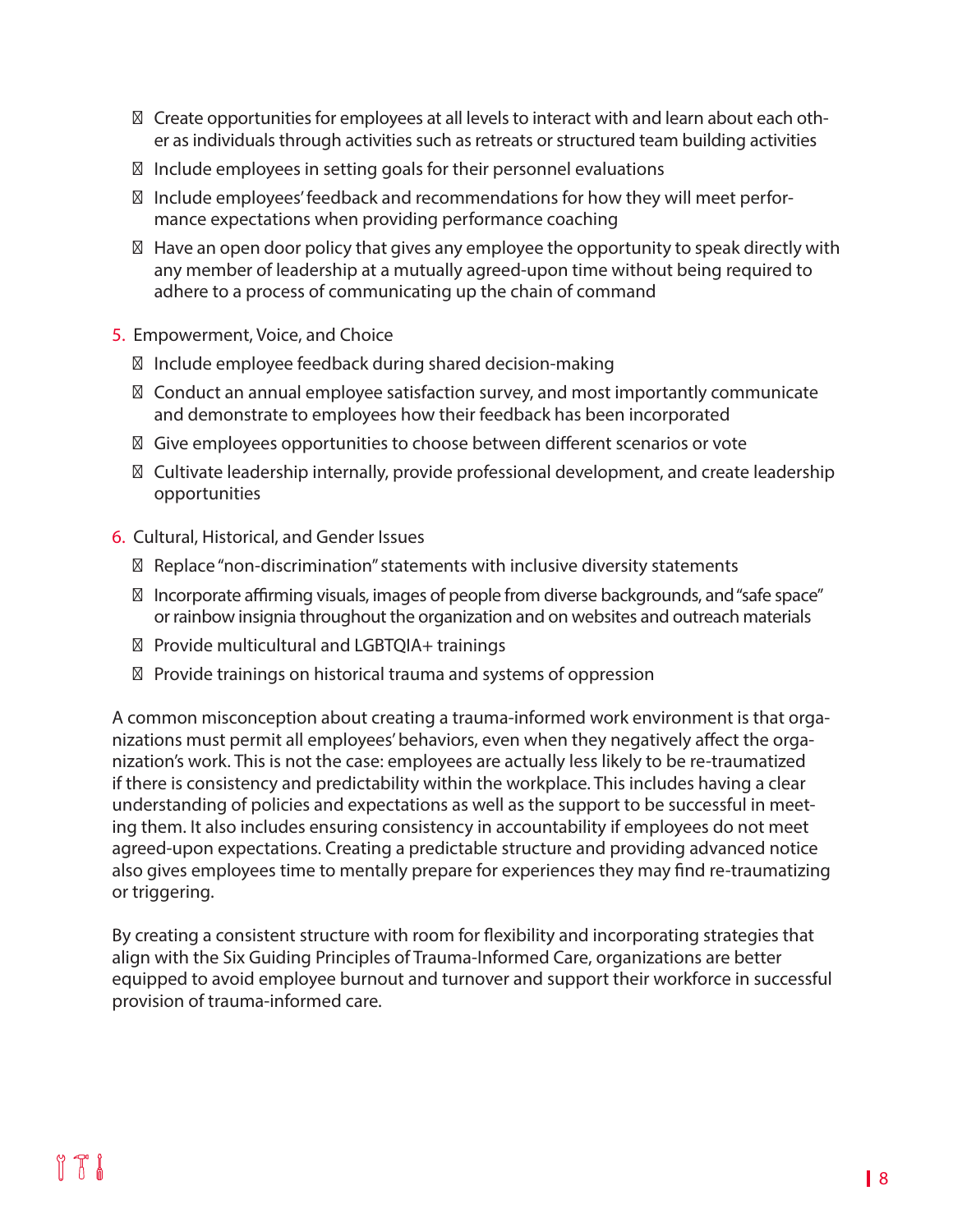#### HOW DWC BECAME A TRAUMA AND RESILIENCY-INFORMED ORGANIZATION

In 2009, DWC participated in a national report to codify the best practices organizations utilize to serve women experiencing homelessness. This report, *Capturing Our Strengths:*  Smart Practices in Serving Homeless Women<sup>,</sup>, highlights effective techniques and trauma-informed essentials that programs across the nation employ to effectively serve women, such as how to create a welcoming environment, how to operationalize core program services, and how to establish sustainable and shared leadership models for programs serving women experiencing homelessness.

In 2016, DWC began implementing principles and tactics outlined in the SAMHSA *Trauma-In*formed Organizational Toolkit<sup>8</sup> to help us deepen our trauma-informed work at DWC. Following this guide, our organization took the subsequent steps.

#### Set the Stage

In 2016, the executive leadership at the Downtown Women's Center decided with the Board of Directors that becoming a trauma and resiliency-informed care organization was one of our most important goals. Trauma-trained clinicians at DWC provided training to the Board of Directors and executive leadership on trauma and the practice of trauma-informed care in order to establish support and buy-in for this endeavor. The leadership team at DWC saw this as a way to continue to improve our services for women as well as benefit staff by decreasing turnover, preventing burnout, and increasing staff satisfaction.

#### Complete Organizational Self-Assessment

With assistance from the organization [A Thousand Joys](http://athousandjoys.org/), stakeholders at all levels (residents, participants, volunteers, staff in all departments, and the Board of Directors) at DWC complet-ed a self-assessment survey in 2016 (created by the [National Council for Community Behavior](https://www.thenationalcouncil.org/)[al Healthcare](https://www.thenationalcouncil.org/)) to determine in what areas we were strong in trauma-informed care and where we needed to improve.

#### Form a Trauma and Resiliency-Informed Taskforce

The DWC leadership team developed a Trauma and Resiliency-Informed Taskforce in 2016 comprised of staff from each department and all levels of the organization. The workgroup reviewed the results of the organizational self-assessment, dedicating one meeting to each of the seven domains the survey measured: Screening and Assessment Tools, Consumer Driven Services, Support for the Workforce, Best Practices Implementation, Safety of the Environment, Community Outreach, and Evaluation and Research. At each meeting, staff

<sup>7</sup> Mendizabal, Anisa. Capturing Our Strengths: Smart Practices in Serving Homeless Women. Department of City & Regional Planning. Ithaca, NY: Cornell University. 2009. [Access online here.](https://www.downtownwomenscenter.org/wp-content/uploads/2018/07/Capturing-our-Strengths_Smart-Practices-in-Serving-Homeless-Women.pdf)

<sup>8</sup> Guarino, K., Soares, P., Konnath, K., Clervil, R., and Bassuk, E. (2009). Trauma-Informed Organizational Toolkit. Rockville, MD: Center for Mental Health Services, Substance Abuse and Mental Health Services Administration, and the Daniels Fund, the National Child Traumatic Stress Network, and the W.K. Kellogg Foundation. Available at [www.homeless.samhsa.gov](http://www.homeless.samhsa.gov) and [www.familyhomelessness.org](http://www.familyhomelessness.org).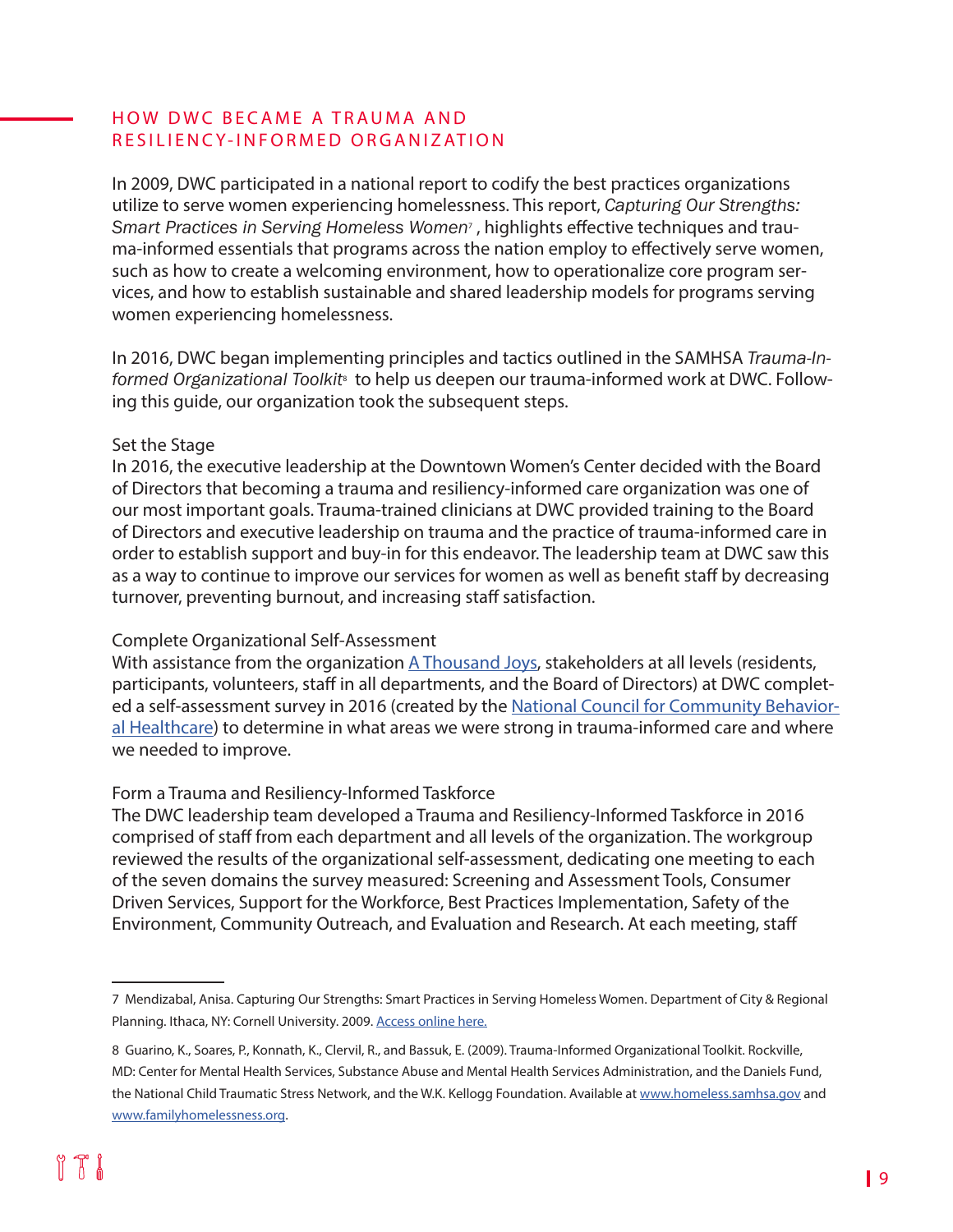came prepared to discuss feedback from their respective departments, to review what DWC is doing well, and outline areas in which the group wanted to see improvements.

#### Develop a Strategic Project Plan

Based on feedback from its participants' respective departments, the Trauma-Informed Care Taskforce developed a project plan in 2016 to implement trauma-informed care across the organization. After brainstorming areas of strength and improvement based on the seven domains, each workgroup member chose the top three areas that they felt the agency should address. Through this process of prioritization, we created a one-year work plan with specific goals, a timeframe, and identifying who was accountable for implementation. Over the next year, the workgroup continued to train staff on trauma-informed principles and collected feedback to finalize DWC's trauma-informed care strategic plan.

#### Implement Trauma-Informed Changes

Over the next year in 2017, DWC began to implement its strategic plan by enhancing the policies and procedures the workgroup considered to be working well and developed strategies to bolster what needed to be improved. The workgroup continued meeting regularly to discuss progress made on the strategic plan. The group documented progress and results within the strategic plan, and group participants shared ongoing results in department meetings and monthly executive and leadership meetings. All DWC staff and the Board of Directors received quarterly progress reports via email or during in-person meetings. After the first year of making sufficient progress on the steps outlined in our strategic plan, the workgroup identified new areas to focus on for the coming year. Because implementing trauma and resiliency-informed care changes is continuous work, DWC will continue to update the project plan annually for greater improvements.

#### Contribute to Trauma-Informed Community Building

First, DWC developed a foundation of trauma-informed care at DWC through a "train-thetrainer" approach internally for all staff members. DWC staff now provides trauma-informed care training opportunities for outside organizations in an effort to build a trauma-informed community.

#### TRAUMA AND RESILIENCY-INFORMED CARE HIGHLIGHTS AT DWC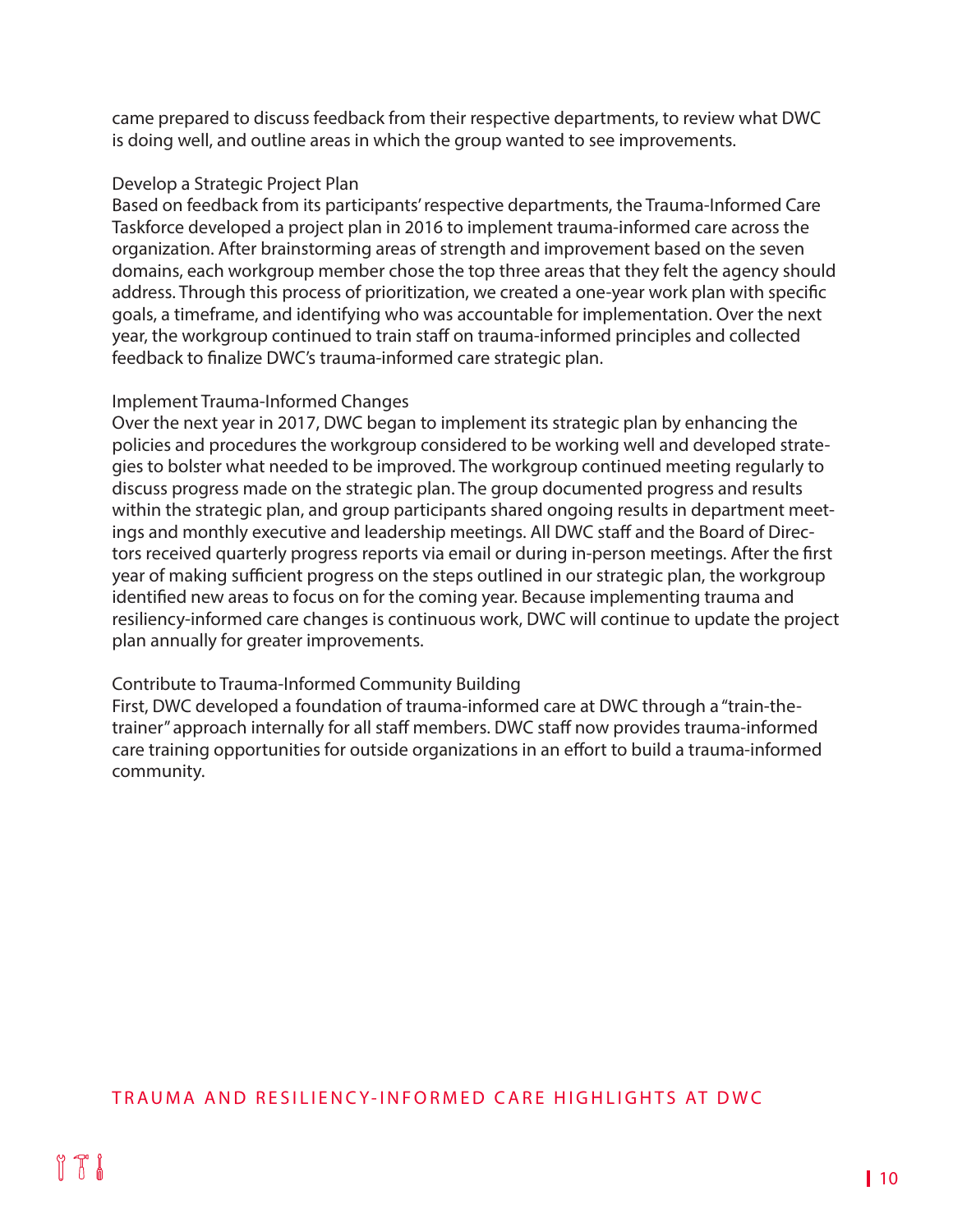#### Trauma-Informed Care in Our Day Center

At DWC, we have incorporated trauma-informed care into all aspects of our Day Center programming, from interventions and activities for our participants to staff self-care and development. Over 90% of our participants are survivors of trauma, so it is imperative that we take a trauma-informed approach when working with our population. Some steps we have taken to implement trauma-informed interventions include ensuring our services are low-barrier, actively avoiding re-traumatizing participants who are seeking Day Center services, and making all services easily accessible, from showers and clothing access to case management and mental health support.

One way we work to avoid re-traumatizing participants is by not requiring them to complete an intake process to receive services. Instead, participants can learn about everything DWC has to offer them through an orientation offered four times per week. To get a sense of who accesses services at DWC, we collect data from participants in non-invasive ways: for example, by collecting sign-in sheets for using the phone, computer, and showers, and cross-referencing the sheets with people who attend orientation. We encourage participants to share their birthdays with us so we can celebrate them at our monthly community meetings. We then cross-reference these names with our other sign-in sheets to develop a count of how many women use the Day Center. We also keep count of the number of meals served every day to determine how many women come through the Day Center on any given day. While we have a more extensive intake assessment for case management and mental health services, these low-barrier approaches ensure that Day Center participants share their private health information with us only when they are ready, and not as a requirement to use the bathroom or eat a meal at DWC.

We also provide individualized services to participants who may have more difficulty accessing services. Our weekly group supervision time for staff who provide direct services provides time and space for us to develop creative interventions and individualized treatment plans for participants who need extra support. Whenever possible, we try to ensure these interventions are strengths-based rather than based on taking punitive action, which helps to create a warm, welcoming community feel inside the Day Center. For example, we do not enact negative consequences for women who do not complete chores (such as meal clean up and dishes) when asked. Instead, our staff focuses on bringing in enrichment activities, such as arts and crafts, and in engaging the women in positive ways so they can take ownership of their own space. We regularly seek feedback from our participants, and we empower staff and participants to provide input into the Day Center programming.

All Day Center staff at DWC receive trauma-informed care training when they begin their work here. We try to create a culture where staff take regular breaks and practice self-care so they can be fully present when working with participants. DWC prioritizes staff development; celebrates staff successes, such as work anniversaries and good performance reviews; and encourages teamwork to prevent burn out and compassion fatigue. Practicing trauma-informed care in our Day Center has helped us to create a culture of wellness, support, and community. We strive to create a safe, predictable environment where expectations are transparent for everyone. Resident and Participant Advisory Board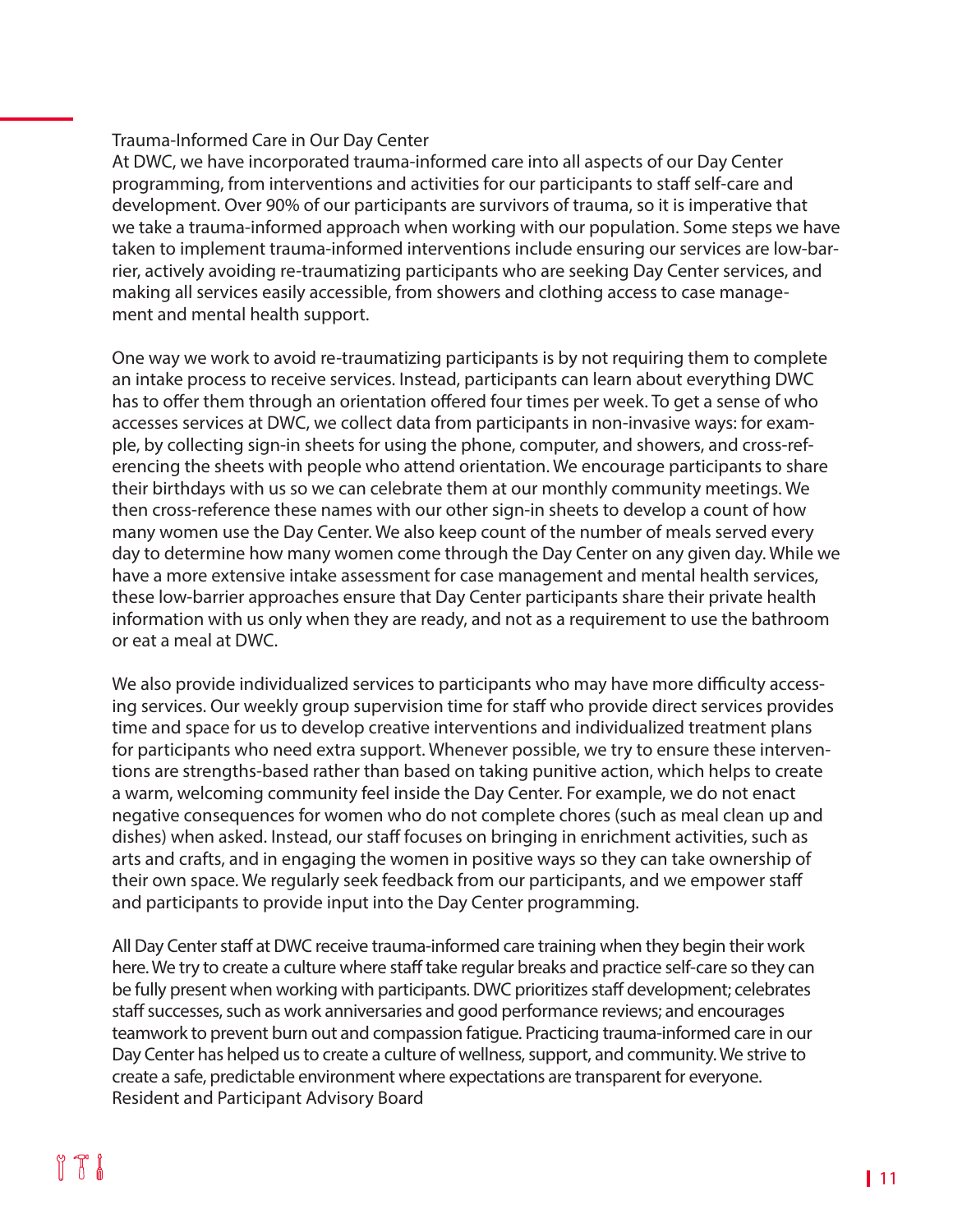Empowerment, voice, and choice is one of the principles of trauma-informed care. Creating opportunities for those who need services to affect the course of their experiences within the programs is critical for trauma-informed organizations. One way DWC elevates the importance of empowerment, voice, and choice is through the Resident and Participant Advisory Board. Formalized in 2014, the Advisory Board is comprised of women who utilize DWC's services and members of the DWC Board of Directors and executive leadership team. Participants fill out a simple application to participate, and ten Advisory Board members are chosen every year. We host six meetings each year. In our meetings, we talk about what programming and services are going well at DWC and what needs improvement. We find it equally important to talk about what is working well balanced with what needs improvement. By hearing what is working, our leadership team can guide greater resources to those services while also finding solutions for what we can improve.

In addition to these six meetings, the Advisory Board leads one of DWC's monthly all-staff meetings. This meeting is an opportunity for Advisory Board members to share their experiences navigating DWC services and to explain what has helped them most in their respective healing processes. This all-staff meeting is also an opportunity for Advisory Board members to share with staff what needs improvement at DWC. Every year, the staff rate on evaluations after the meeting that this is one of the best experiences for them; they indicate that hearing directly from the participants inspires them to work to improve services on their behalf. The Advisory Board also leads an annual town hall meeting in the Day Center, which is open to all other participants and residents at DWC. During this meeting, Advisory Board members can hear from their peers about what is going well and where we need improvements.

After each Advisory Board meeting, minutes are distributed to all DWC staff and Board of Directors. Staff report back quarterly regarding what changes they made in their departments that directly tied to the Advisory Board's feedback. At each Advisory Board meeting, DWC executive leadership reports to the Advisory Board members what changes were made and transparently shares the reasons why some changes may not be possible at that time.

#### Advocates Program

The Downtown Women's Center's Advocates Program was established to ensure the voices and lived experiences of formerly homeless women are at the forefront of DWC's advocacy and communications efforts. Through a customized training series in storytelling and advocacy techniques, the program provides participants with tools and resources to become strong, confident advocates for themselves, for other women experiencing homelessness, and for DWC as an organization. Creating a safe space where women gain the skills and confidence to use their voice to affect change is one of the most important elements of Trauma-Informed Care.

In this program, advocates practice storytelling and go over techniques for sharing personal experiences that can be painful to relive, such as reasons for becoming homeless and personal trauma endured during homelessness. To help advocates approach storytelling and advocacy as empowering rather than re-traumatizing, DWC staff members practice a trauma-informed approach to running the program and in designing the training curriculum. The Advocates Program's focus in every session is on trust and safety, peer support and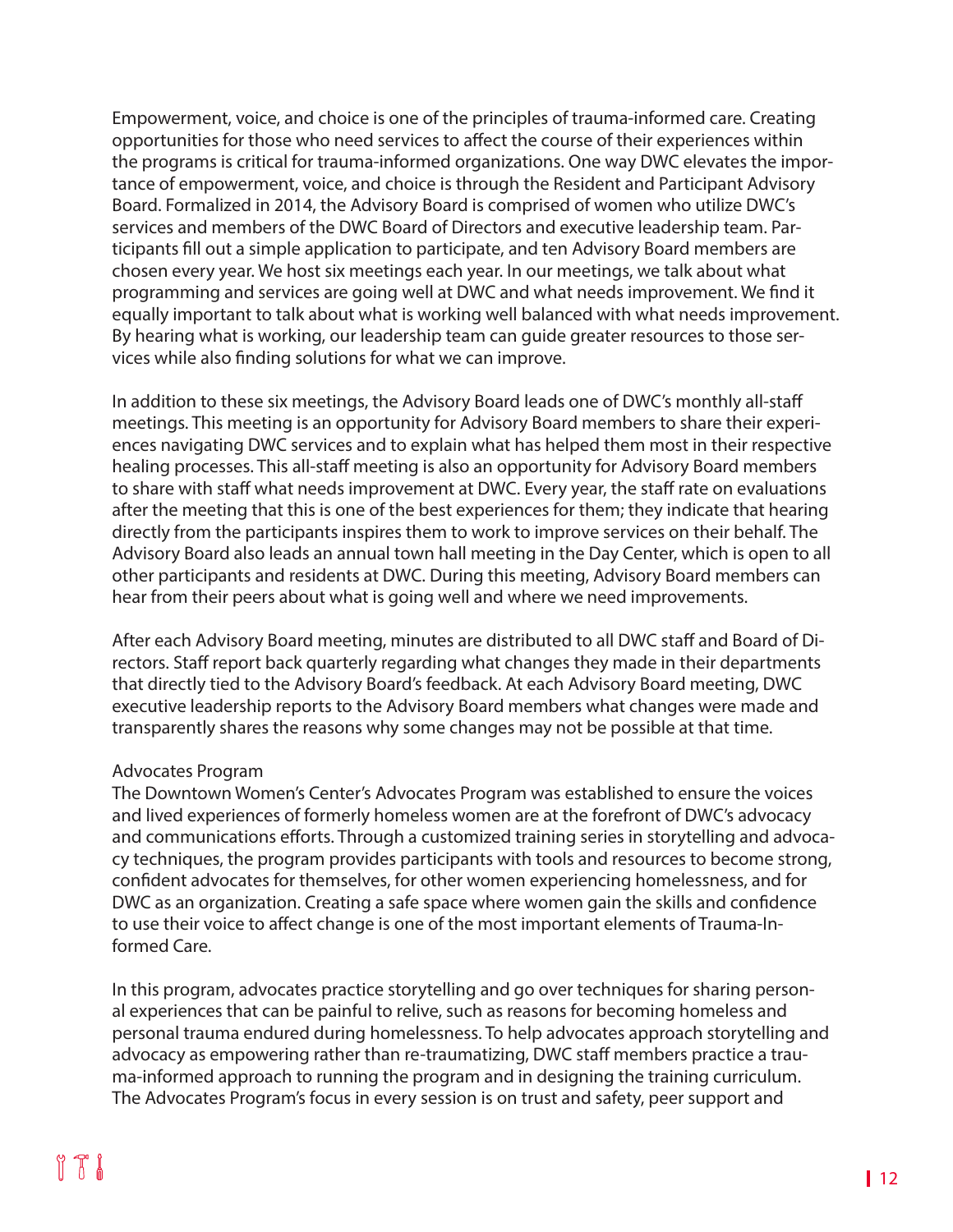collaboration, and empowerment and voice. To create an environment where everyone feels physically and psychologically safe, all participants agree that everything shared during program sessions is strictly confidential and does not leave the room when sessions are complete. Advocates are encouraged to recognize when something feels uncomfortable when sharing personal experiences, and to stop, breathe, and take any steps they need to feel better. Each training session includes a discussion on self-care, and participants are encouraged to share the ways they take care of themselves outside the program sessions.

To ensure each advocate has the support she needs, all participants have the opportunity to engage in one-on-one sessions with DWC staff to ask questions and get individual feedback on their participation and storytelling. Peer support within the program is encouraged as well; all participants are paired with an "accountability buddy" with whom they have the option to meet with outside of program sessions. In addition, all participants are encouraged to provide positive feedback to their peers during storytelling workshops.

The ultimate goal of the Advocates Program is to support women in becoming successful advocates who feel empowered to use their voices and share their experiences to affect positive change in their communities. Women are encouraged to recognize the power they have to educate leaders about women's homelessness, and to use that power in a way that helps them to heal from past trauma and makes them feel proud.

#### Burnout and Compassion Fatigue Prevention Workshop

Safety is one of the most important principles of Trauma-Informed Care. Of course, physical safety is important; however, organizations are also encouraged to address their workforce's psychological safety to help sustain the staff members. The Burnout and Compassion Fatigue Prevention Workshop was created to help staff members learn techniques to cope with the hardships inherent in social service work. The workshop meets once a week and strives to create a safe, non-judgmental environment for people to discuss concerns or issues relating to compassion fatigue, burnout, or vicarious trauma. The workshop facilitator uses the book *Trauma Stewardship*<sup>9</sup> to guide conversations, and passages from the book help ignite discussions about their own experiences with these topics. The workshop helps both staff and interns to reflect on their work and take note of trauma and/or burnout triggers they may be experiencing. Additionally, the workshop provides a space for people to feel validated about their experiences, feelings, and thoughts about their work.

To support this effort, DWC encourages staff at all levels to attend this workshop and offers it during normal working hours. We periodically offer this workshop specifically for supervisors so that they can ensure they employ trauma-informed supervision techniques and take care of themselves in the process. Agencies with around-the-clock programming are encouraged to consider how to disseminate this information to staff who work outside typical business hours. Can you provide the workshop over the weekend or at night? Can supervisors convey workshop information to their staff who work on evenings or weekends so they

<sup>9</sup> Lipsky, Laura van Dernoot., and Connie Burk. Trauma Stewardship [electronic Book]: An Everyday Guide to Caring for Self While Caring for Others. San Francisco, CA: Berrett-Koehler Publishers, 2009. <http://traumastewardship.com/>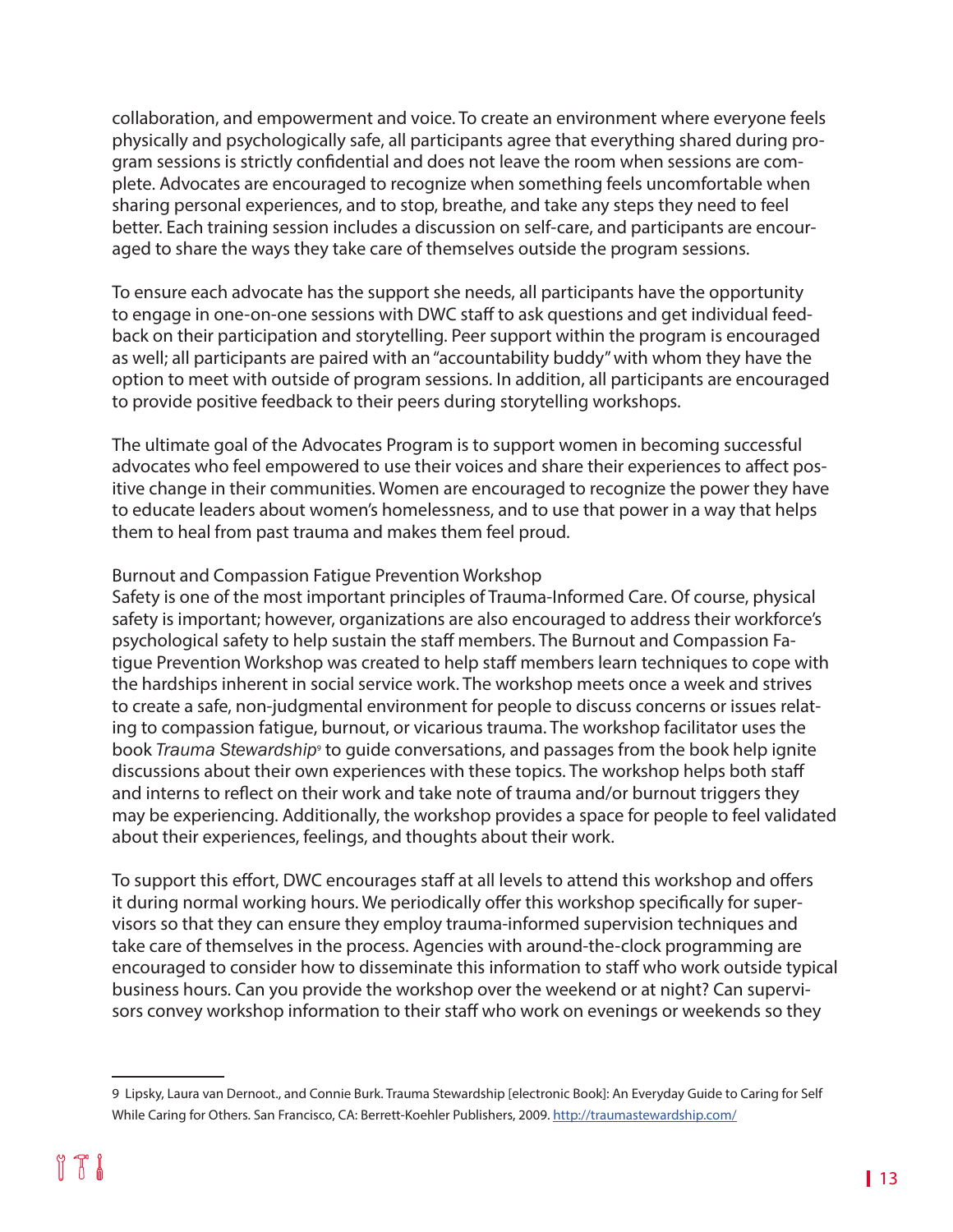too feel supported? Operationalizing this workshop into an agency trauma and resiliency-informed policy can help systematize tools to ensure the workforce is cared for while they are caring for program residents and participants.

#### Donations for our Participants and Residents

Meeting our participants' basic needs would be impossible without our generous community of donors. DWC receives in-kind donations by mail or in person through our Day Center, and, in turn, we are able to distribute clothing, food, toiletries, household supplies, accessories, cosmetics, shoes, and emergency supplies to the women who come through our doors. Some of the clothing donations we receive that are not useful for our Day Center participants instead go to our social enterprise retail store, the MADE by DWC Resale Boutique, where they are resold and proceeds are directed back into DWC programs.

After our Advisory Board shared they did not feel DWC's donations were fairly distributed, staff and participants worked together to design a new process. Our Day Center now provides regular "shopping days" where DWC participants can select clothing and accessory donations during scheduled times. This process ensures our participants are able to choose the items they receive and provides a shopping experience for women who may not otherwise be able to afford new, clean clothing.

Volunteer support is the backbone of maintaining and sorting our donations process. Our individual and group volunteers help distribute donations and make sure items are clean and maintained. DWC trains volunteers to sort donated items to ensure DWC participants only receive clean, gently used, functional items. DWC volunteers also help assemble and distribute Toiletry Kits to DWC participants in the Day Center. Comprised of travel-sized soap, lotion, shampoo and conditioner, and a toothbrush and toothpaste, Toiletry Kits make it possible for women experiencing homelessness to address basic hygiene needs. When we receive donations we cannot use, such as men's clothing or items for children, we pass them along to another organization that can use them.

#### Volunteer Training

Everyone who wishes to volunteer at DWC attends a two-part volunteer training. In this training, we introduce and explain the Six Principles of Trauma-Informed Care. The overview our volunteer training staff provides includes information on the causes of homelessness for women, addressing the cultural, historical, and gendered issues affecting women in particular. We then build on this knowledge to include practical skills -- regardless of the department in which they volunteer -- that will be helpful when working with the population DWC serves. Other topics included in this training include managing boundaries, de-escalation techniques, and active listening skills training. Volunteers learn about the impact trauma has had on DWC participants, emphasizing that in addition to the trauma that may have led to them being homeless, homelessness itself is also a traumatic experience.

To address safety concerns, DWC staff review ways to avoid re-victimizing participants and establishing trust through a clearly established role with boundaries. To ensure de-escalation techniques are trauma-informed, we discuss the importance of supporting by empowering the women through choice and collaboration. DWC volunteers practice active listening with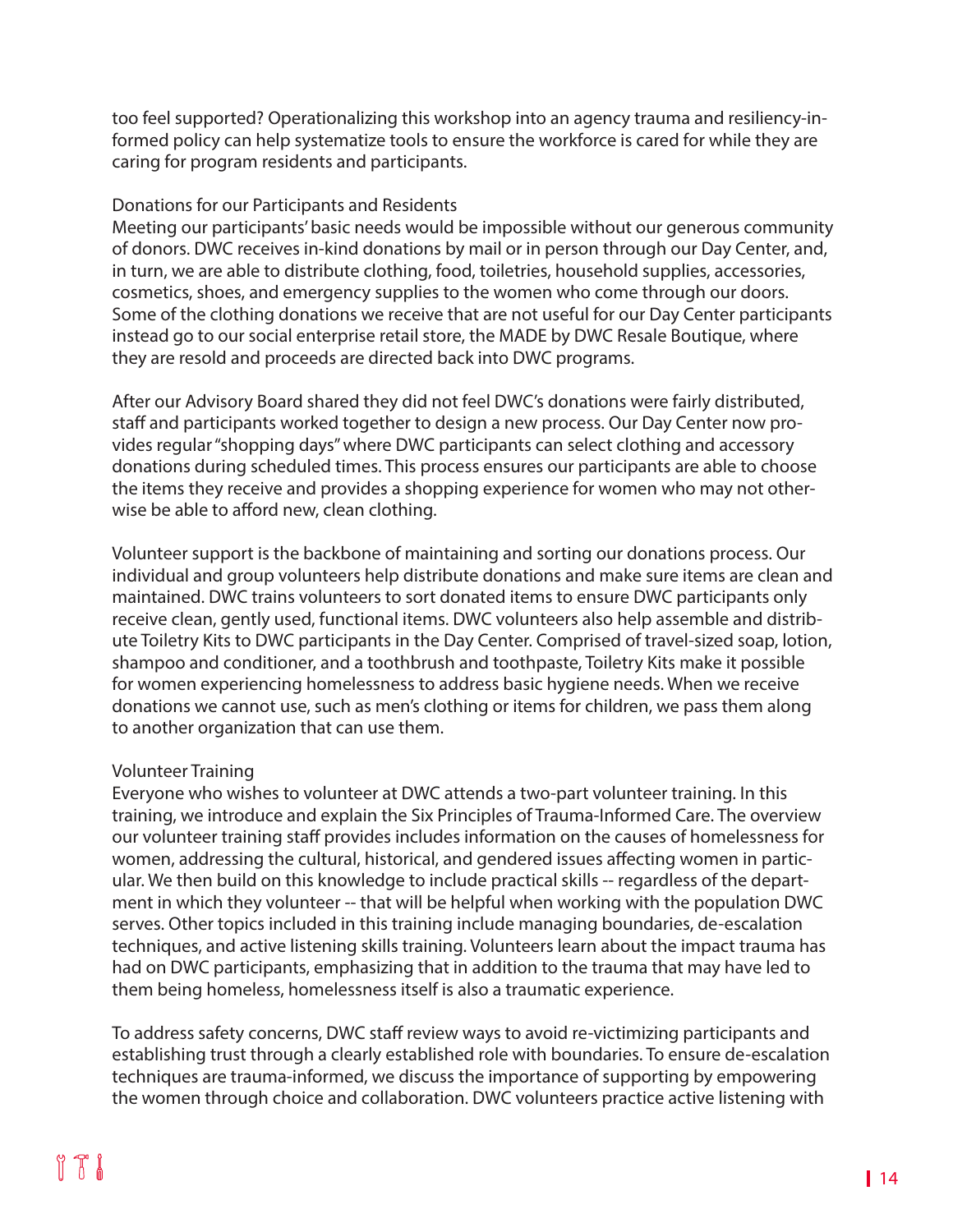role-playing and providing feedback. We wrap up education on trauma-informed care by discussing different ways volunteers can practice self-care.

The volunteer training emphasizes that DWC staff are experts in handling escalated situations. We also review a variety of volunteer opportunities, including positions where volunteers may be working on their own without staff present or with only one other volunteer (such as a Resident Host position or in the Learning Center on weekends), in case volunteers would prefer not to work in those roles.

During their time volunteering here, the staff that supervise the volunteers also model trauma-informed interactions and interventions. In turn, staff reinforce trauma-informed principles and help volunteers implement them into daily practice.

#### Culture and Community Leaders Taskforce

In 2010, the Downtown Women's Center tripled the size of our programs and expanded from one site to two different sites. We were concerned the workplace culture that was easier to maintain in one location where staff could find and easily communicate with one another would be strained through our growth and physical distance. To maintain the parts of DWC culture that kept staff motivated and passionate at work, we established the Culture and Community Leaders Taskforce, a coalition of staff representatives from each department who plan events and celebrations for DWC staff and participants.

This is one example of how DWC implements the trauma-informed care principle of peer support among both staff and participants. The purpose of the taskforce is to create exciting and meaningful employee appreciation activities, build stronger employee relationships, and strengthen community engagement between participants and staff. Through monthly activities such as highlighting a staff member of the month, monthly birthday celebrations for staff, and activities such as a LGBTQIA+ Pride march and celebration in the Day Center with DWC participants, staff have a range of opportunities to get to know each other and engage in meaningful activities with the women we serve.

#### Chronic Disease Learning Collaborative

Collaboration and mutuality are important components of trauma-informed care. Creating an atmosphere that elevates the voices of people receiving services is critical for a trauma-informed organization. One of the ways DWC upholds the principle of collaboration and mutuality is by creating community champions: community members who work to drive change from within the community. In 2016, the Downtown Women's Center partnered with community stakeholders to convene the Chronic Disease Learning Collaborative (CDLC). The purpose of this collaborative is to develop a strong multidisciplinary team of compassionate providers, policy experts, agencies, and community members who are dedicated to improving health outcomes in chronic disease prevention and management among low-income women living in the Skid Row neighborhood of downtown Los Angeles.

This effort is supported by Spreading Community Accelerators through Learning and Eval-uation, or SCALE Initiative, as part of the [100 Million Healthier Lives Campaign](https://www.100mlives.org/). The purpose of SCALE is to promote community-based solutions that create systems-level changes. Com-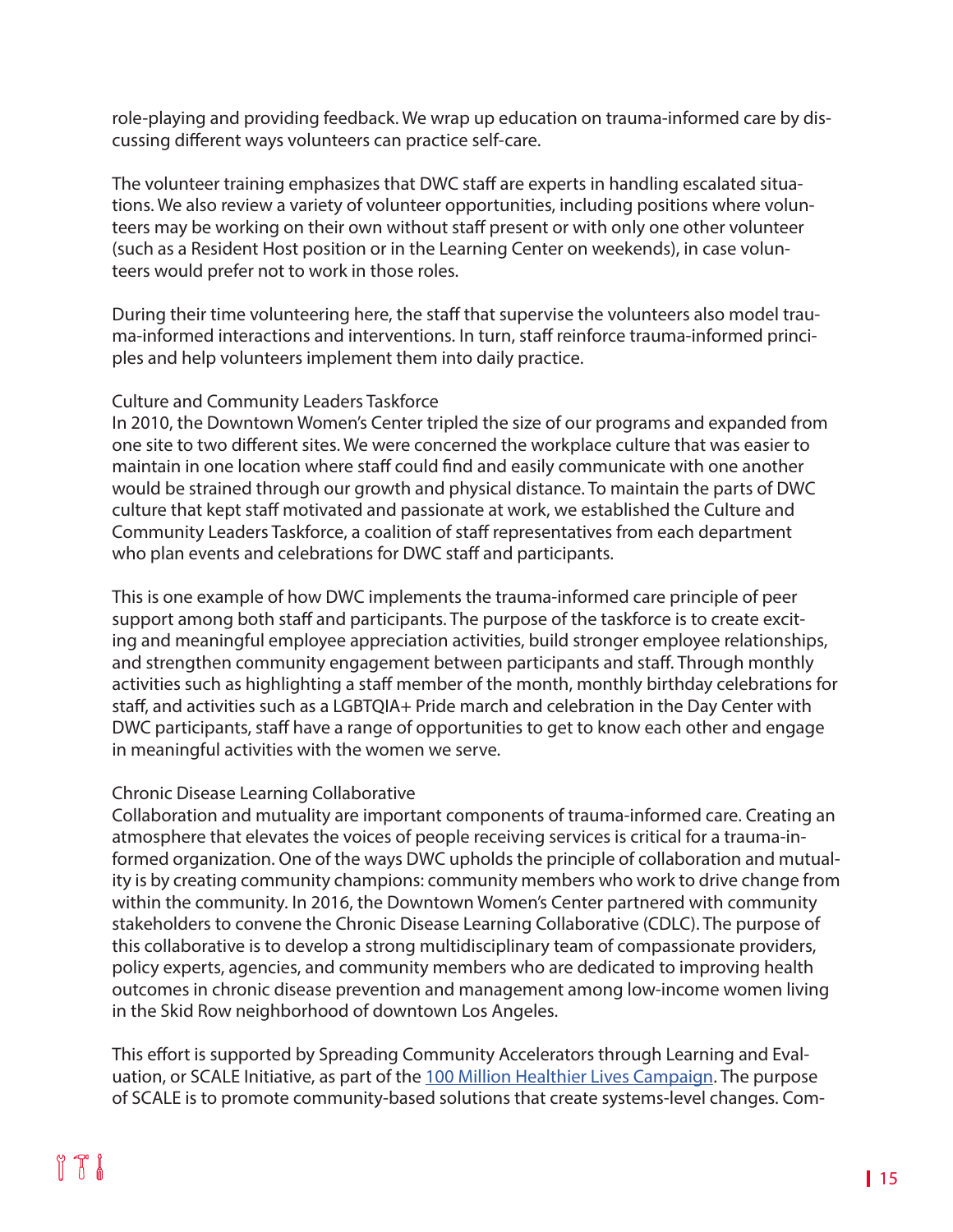munity engagement is a critical component to bringing about this improvement. The crux of community engagement is to include the voices of those with lived experience to drive coordinated solutions that center on the needs of community inhabitants.

SCALE seeks to tap into the power communities have from within by collaborating and co-designing with individuals with lived experience, also known as community champions. Community champions act as stewards by bringing our work to the community, and by being the voice of those most affected by inequities. Through the SCALE project, women provided personal insight into the needs of the community, gaps in services, program development, and the best ways to engage participants.

At the root, collaboration with community champions is trauma and resiliency-informed. Community member's voices have historically been silenced because of their exclusion. Their inclusion ignites change by building trust and transparency. Participation in the design process helps clarify our assumptions of what we think is best, and brings greater awareness that there is no-one size fits all solution. Sharing power and acknowledging that everyone contributes in meaningful ways instills empowerment, and provides the opportunity for community champions to develop into leaders and advocates of their community.

The Downtown Women's Center and CDLC discovered that improving health outcomes for the target population women with or at risk of chronic diseases could not have happened without learning from community champions about the obstacles to care and the need for client-centered approaches. After having participated in this project, this community feels strongly that including this role in future efforts relating to improved health and well-being is both doable and essential. Without the direct engagement of these women, there would not be the true understanding of a perspective that is necessary for identifying real solutions.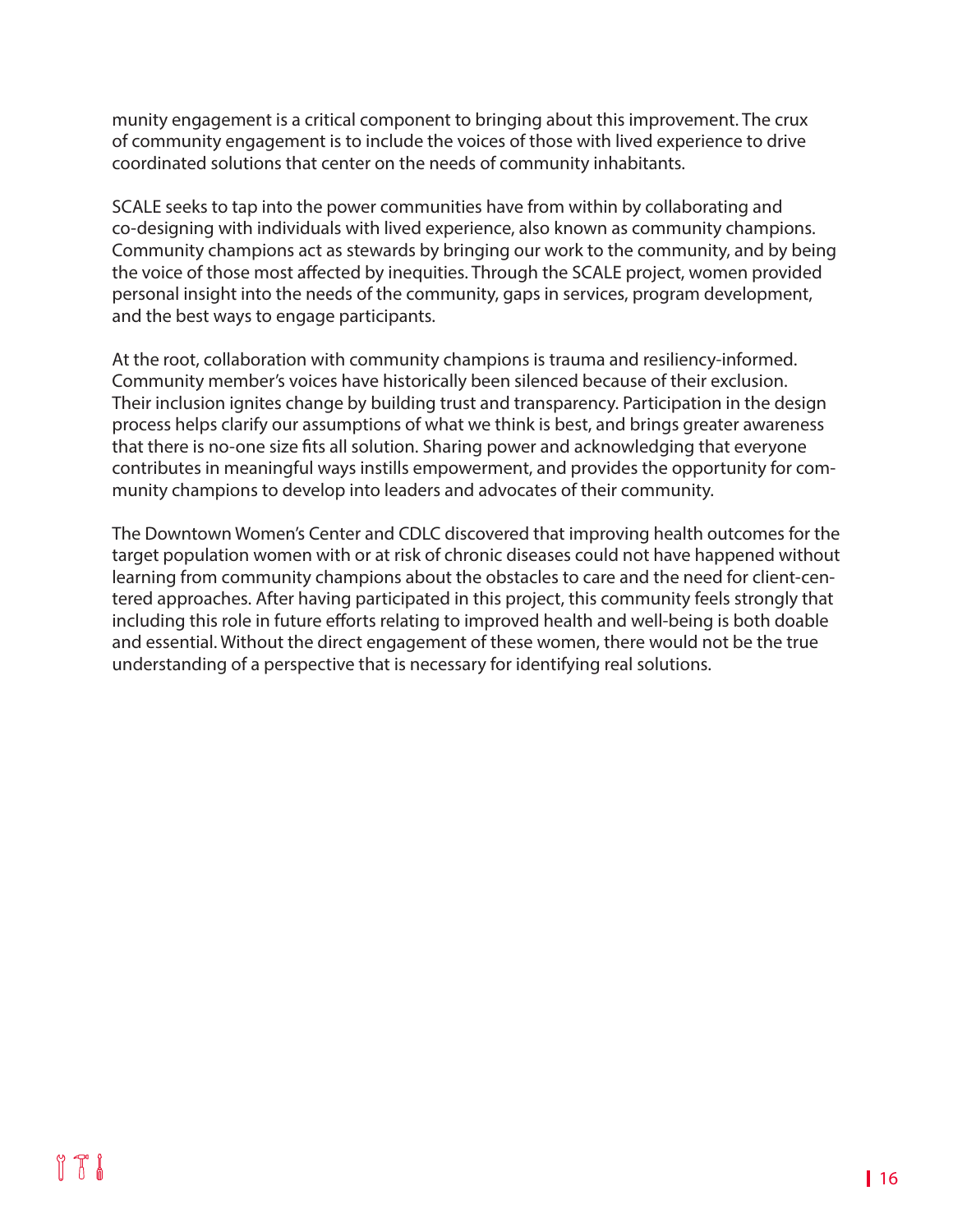#### TRAUMA AND RESILIENCY-INFORMED CARE HIGHLIGHTS AT PARTNER ORGANIZATIONS

#### Community Partner: Peace Over Violence

DWC continues to learn from community partners who are also committed to establishing trauma and resiliency-informed practices within their organizations. [Peace Over Violence,](https://www.peaceoverviolence.org/) a Los Angeles-based organization that works to build healthy relationships, families, and communities free from sexual, domestic and interpersonal violence, stands out. To ensure all staff are adequately trained in trauma-informed care, Peace Over Violence integrated [trauma-in](https://www.peaceoverviolence.org/trauma-informed-care/)[formed core competencies](https://www.peaceoverviolence.org/trauma-informed-care/) into their annual staff evaluations. Their staff receive training in those core competencies, and in annual evaluations, supervisors explore how the employee embodies the competencies.

#### Community Partner: Rainbow Services

While the services offered by most domestic violence (DV) agencies are valued and needed by survivors of DV and their children, the way in which agencies deliver those services can some-times cause additional harm to already traumatized, vulnerable families. [Rainbow Services,](https://rainbowservicesdv.org/) a community-based organization in San Pedro, California, recognized that some practices of providing services to survivors were re-traumatizing families by replicating the dynamics of power and control they experienced in their abusive relationship. Some examples of ways this can happen are expecting compliance with strict program requirements and offering few service options for survivors.

No DV agency intends to inflict additional harm on its participants, but existing service systems for vulnerable families tend to be structured in ways that blame or punish participants for their behavior. In many organizations, participants are "screened out" for behavior that makes them "challenging to work with" or "non-compliant." This makes them easy to label as "not ready" or "not a good fit" for the established program. Furthermore, existing funding streams for DV shelters and services are not conducive to choice; be it the choice of a contracted agency to test out new services or new approaches to service delivery, or to participant choice, which is a critical principle of trauma-informed care. A trauma-informed approach to providing services to survivors of domestic violence would be to acknowledge the impact of trauma on a survivor's coping skills and help them to develop new skills.

In Rainbow Services' journey to become more trauma and resiliency-informed, they underwent a formal evaluation process with support from the Blue Shield Foundation and the National Center on Domestic Violence, Trauma & Mental Health. After using assessment tools to identify their agency's readiness, they provided extensive trauma-informed care training to all of their staff. One of their takeaways was to rethink their shelter rules. They decided instead to refer to them as "guidelines" to avoid positing any power over the people there for services. Instead, guidelines insinuates a "power with" approach. Involving the staff in a collaborative effort to review each guideline, they would ask themselves:

Does the "rule" have anything to do with safety? What risk are we taking if we let go of the "rule"? What is the benefit of letting go of the "rule"?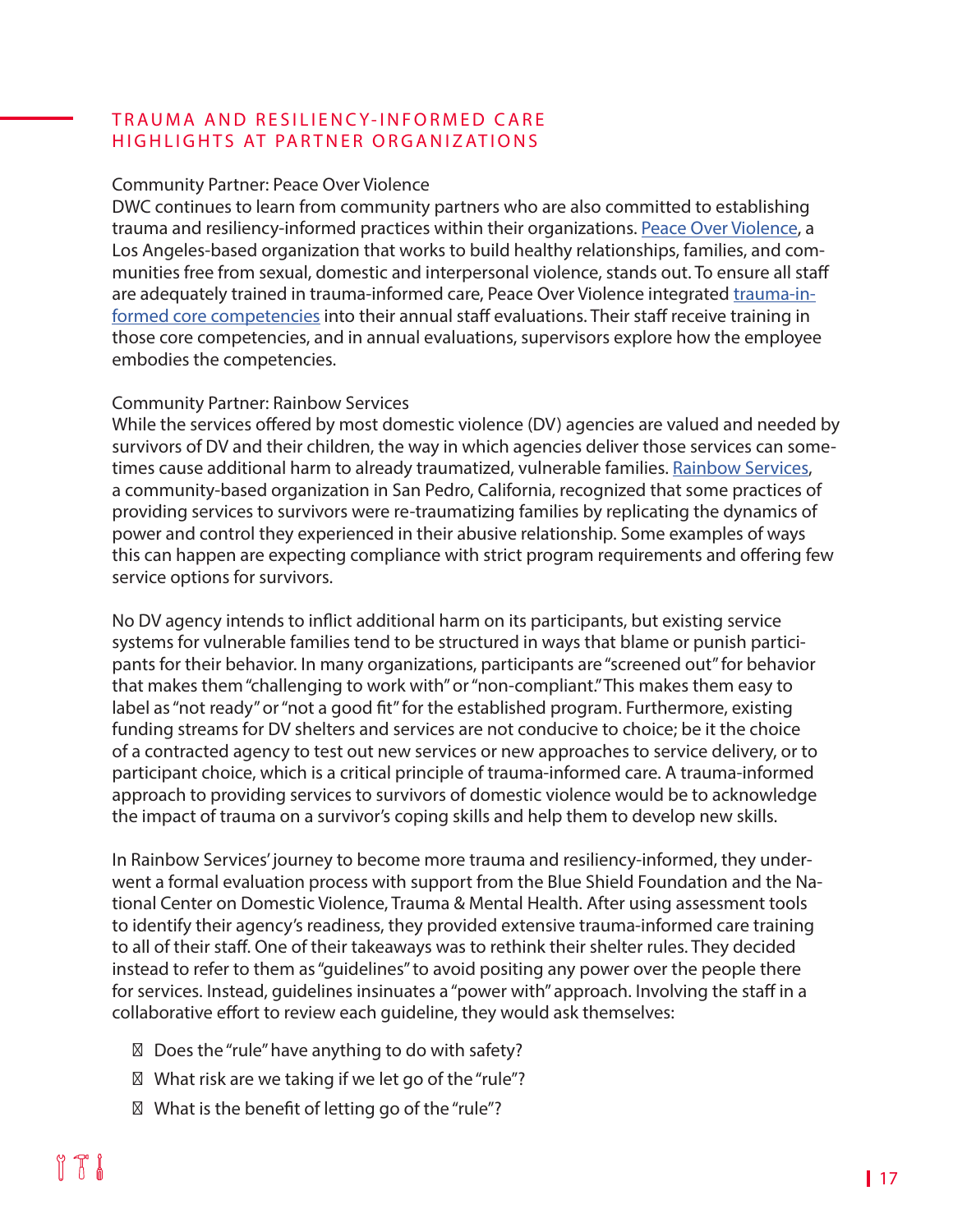Through this approach, Rainbow Services [made empowering changes,](https://rainbowservicesdv.org/wp-content/uploads/2018/07/Rainbow-Services-TIC-Evaluation-Report-NCDVTMH-Cover-7.31.18.pdf) such as eliminating a curfew for the shelter residents. Additionally, instead of prohibiting cell phone use, shelter staff taught the residents how to shut off their GPS tracking so their abusive partner would not be able to locate them in safe housing. Though these changes are simple, they go a long way toward building trusting relationships with survivors and show that staff are not there to take away their agency and choice. Some values that emerged through their journey are the use of collaborative and strengths-based language, respect, hopefulness, and a commitment to learning. Rainbow Services also implemented wellness events for staff, established regular evaluations, instituted a leadership development program, and ensured that shelter staff are especially supported in their work with regular supervision and training.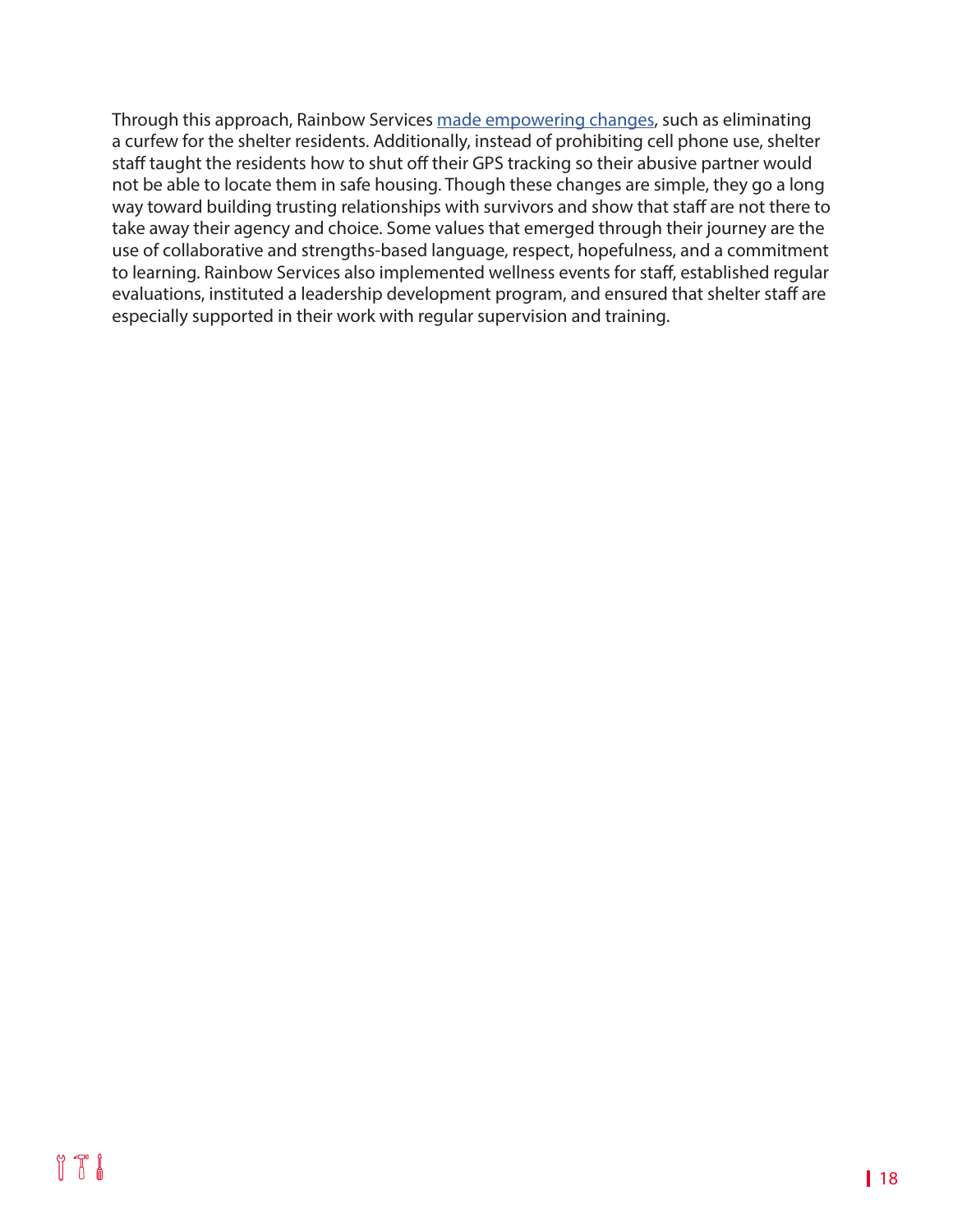#### ACKNOWLEDGEMENTS

The Downtown Women's Center would like to thank our Trauma and Resiliency-Informed Taskforce, which has helped us improve our services through training and education on trauma-informed practices. Members include Amy Turk, Angel Jones, Araceli Patino, Araceli Mendoza, Camille Wallace, Erika Hartman, Joanne Leal, Joe Altepeter, Joyce Williams, Kristine Chavez, Laura Admans, Lindita Lindberg, Luna Covarrubias-Klein, Martha Delgado, Michelle Rodriguez, Melissa Tillman, Myong Kim, Rachel Kassenbrock, Rosario Trejo, Victoria Hurtado, and Zchodae Strom.

We owe gratitude to the women who utilize our services at the Downtown Women's Center who volunteer their time on the Resident and Participant Advisory Board. Their guidance throughout the years has helped us to be more trauma-informed in our service delivery.

We'd also like to deeply thank the social service experts who participated in a dialogue on March 15, 2018 at the Downtown Women's Center to lend their expertise and provide wise edits to this toolkit. Experts included: Amber Roth, Amy Turk, Brenda Ingram, Colleen Roos, Cristina Cortes, Desiree Magsombo, Elvia Valdes, Emily James, Erika Hartman, Freidel Kushman, Molly Moen, Myong Kim, Nkem Ndefo, Rachel Radis, Regina Waugh, Rose Pinard, Sofia Herrera, and Victoria Hurtado.

If you have any questions about this toolkit or would like to bring DWC to your organization for a training, please contact Amy Turk at (213) 680-0600 or [AmyT@DowntownWomensCenter.org.](mailto:AmyT%40DowntownWomensCenter.org?subject=)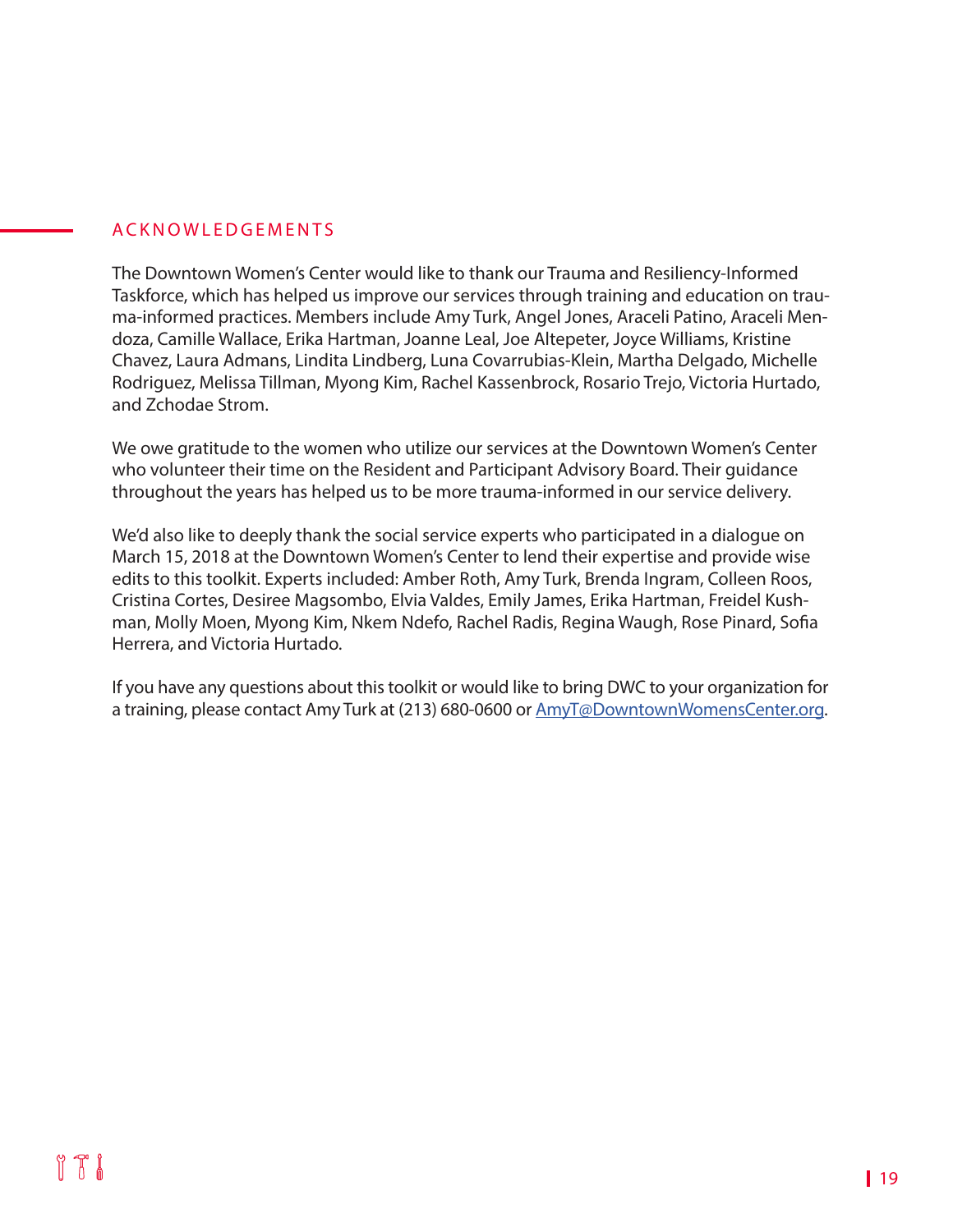#### REFERENCES

Center for Collective Wisdom. Trauma and Resiliency: A Systems Change Approach—Emerging Lessons and Potential Strategies from the Los Angeles County Trauma and Resiliency-Informed Systems Change Initiative. 2017. <http://www.first5la.org/files/Trauma.pdf>

Downtown Women's Action Coalition. [2016 Needs Assessment.](https://www.downtownwomenscenter.org/2016-needs-assessment/) 

Guarino, K., Soares, P., Konnath, K., Clervil, R., and Bassuk, E. (2009). Trauma-Informed Organizational Toolkit. Rockville, MD: Center for Mental Health Services, Substance Abuse and Mental Health Services Administration, and the Daniels Fund, the National Child Traumatic Stress Network, and the W.K. Kellogg Foundation. Available at [https://www.samhsa.gov/homeless](https://www.samhsa.gov/homelessness-housing)[ness-housing](https://www.samhsa.gov/homelessness-housing).

Herman, Judith L. Trauma and Recovery. New York: BasicBooks, 1997. Print.

Johnson, Robin. Complex Trauma and Its Effects: Perspectives on Creating an Environment for Recovery. London: Pavilion Publishing. 2012. Print.

Lipsky, Laura van Dernoot., and Connie Burk. Trauma Stewardship [electronic Book]: An Everyday Guide to Caring for Self While Caring for Others. San Francisco, CA: Berrett-Koehler Publishers, 2009. <http://traumastewardship.com>/

Mendizabal, Anisa. Capturing Our Strengths: Smart Practices in Serving Homeless Women. Department of City & Regional Planning. Ithaca, NY: Cornell University. 2009. [Access online here.](https://www.downtownwomenscenter.org/wp-content/uploads/2018/07/Capturing-our-Strengths_Smart-Practices-in-Serving-Homeless-Women.pdf)

Substance Abuse and Mental Health Services Administration. Trauma-Informed Care in Behavioral Health Services. Treatment Improvement Protocol (TIP) Series 57. HHS Publication No. (SMA) 13-4801. Rockville, MD: Substance Abuse and Mental Health Services Administration, 2014.

----------Trauma Interventions. [https://www.samhsa.gov/nctic/trauma](https://www.samhsa.gov/nctic/trauma-interventions
)-interventions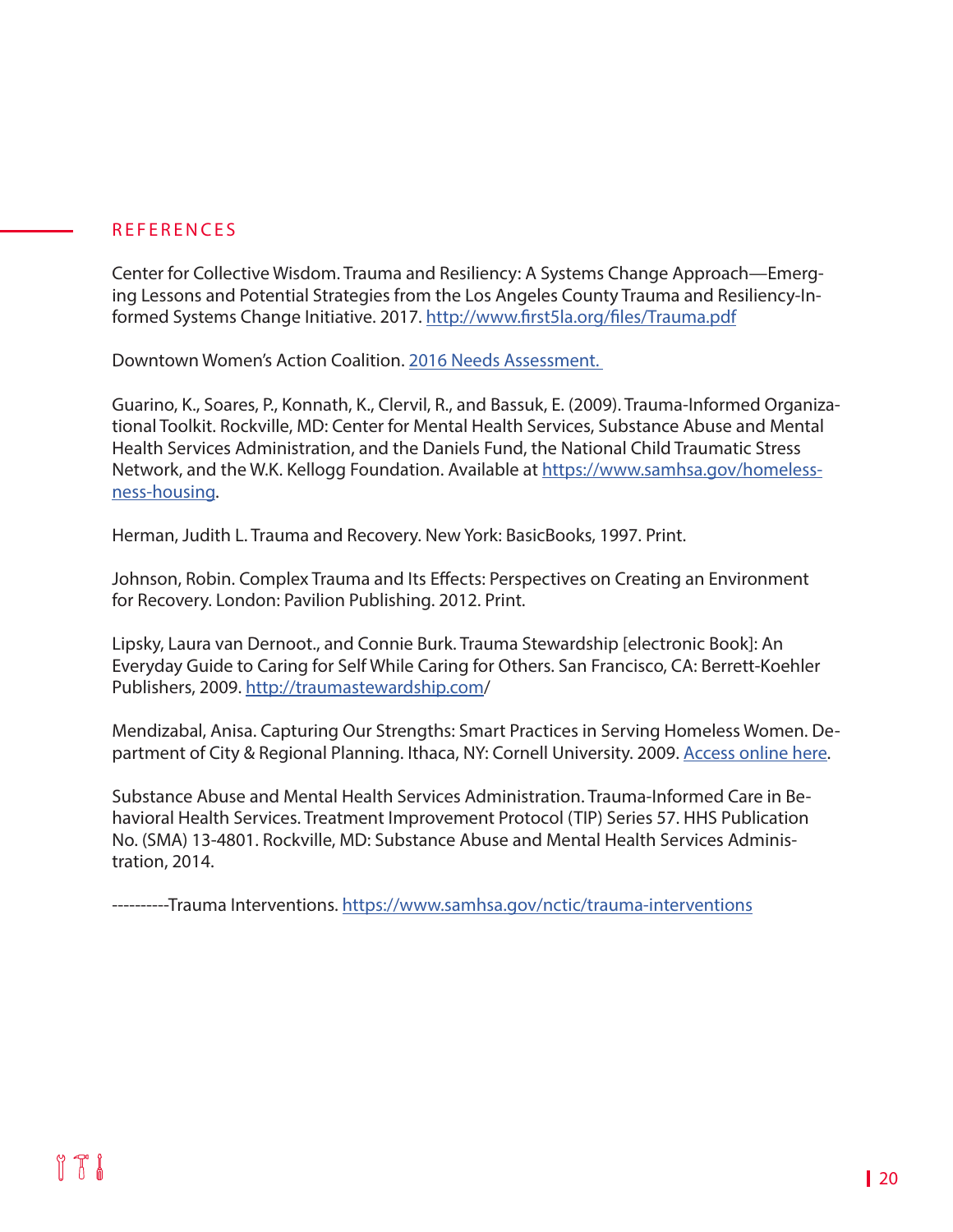#### FURTHER READING

Dr. Daniel Siegel – [How Trauma Changes Our Brains \(video\)](https://www.youtube.com/watch?v=gm9CIJ74Oxw&feature=youtu.be)

[Hollywood Homeless Youth Partnership](http://hhyp.org)

Klinic Community Health Center – [Trauma Informed Toolkit](http://trauma-informed.ca/)

Lumos Transforms - [Trauma-Informed Solutions](http://lumostransforms.com/)

Multiplying Connections – [Tools to Become Trauma-Informed](http://www.multiplyingconnections.org/become-trauma-informed/tools-become-trauma-informed)

National Institute of Health – [Common Responses to Trauma](https://www.ncbi.nlm.nih.gov/books/NBK207191/)

Office for Victims of Crime – [The Vicarious Trauma Toolkit](https://vtt.ovc.ojp.gov/)

[Prevention Institute](https://www.preventioninstitute.org/)

[Rainbow Services Client-Centered Changes \(video\)](https://www.youtube.com/watch?v=0obk_Y03APo&feature=youtu.be)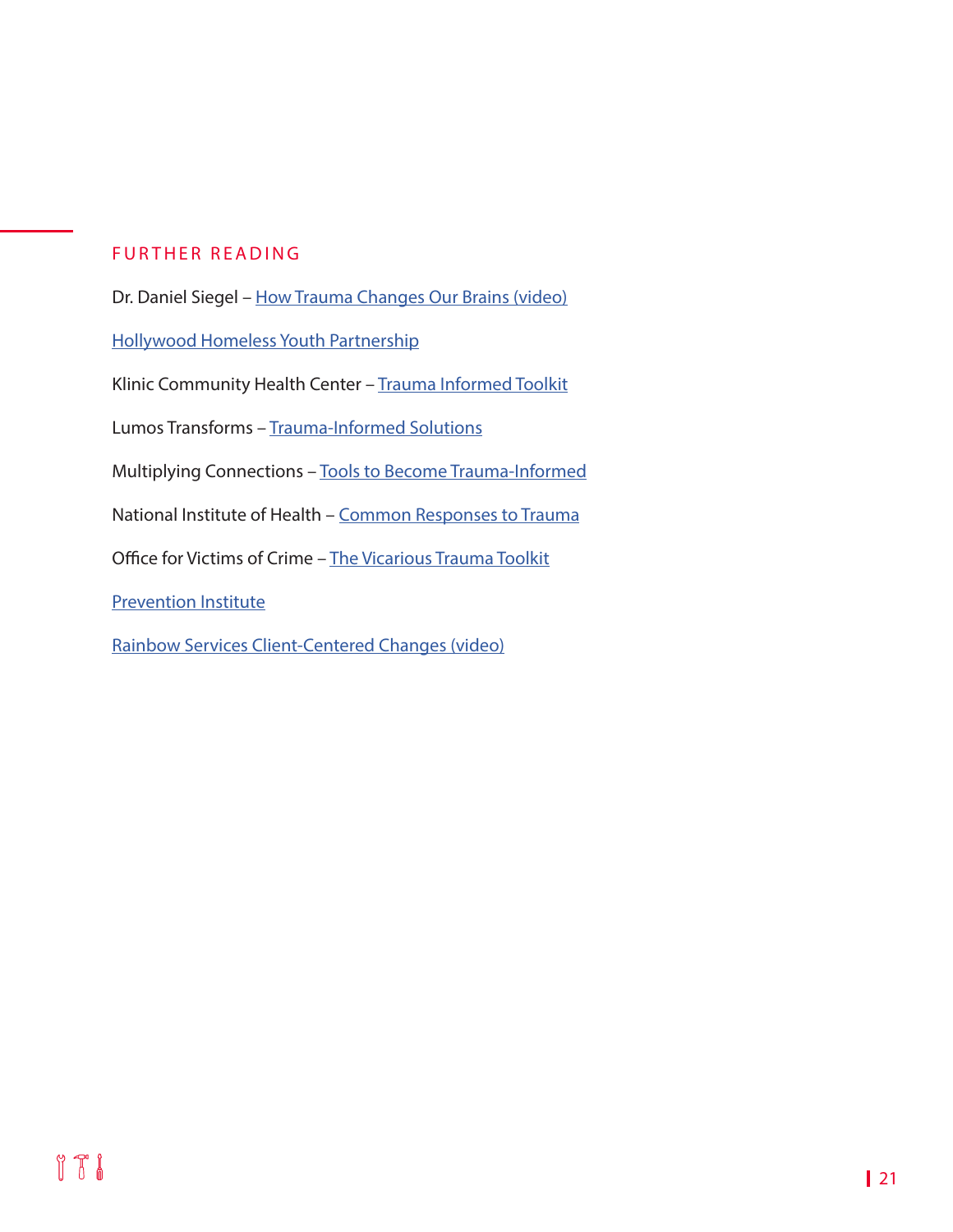## [Trauma Informed Taskforce of Los Angeles](https://traumainformedla.org/) CHECKLISTS AND SAMPLE MATERIALS

#### WORK ENVIRONMENT CHECKLIST

Safety (physical and emotional)

Ensure adequate visibility and lighting

Ensure adequate repair and maintenance of building and work spaces

Provide secure space for employees to store belongings

Provide bathrooms with locking stall doors

Provide crisis intervention and/or safety training

Create a crisis response team

Structure time to debrief after crises

Reduce the use of punitive language and punitive culture, and treat progressive discipline as a last resort

Provide individual supervision meetings where employees can process workplace experiences and exposure to trauma and discuss ways to implement self-care

Trustworthiness and Transparency

Follow through on commitments, respect other employees' time, and avoid last-minute scheduling and canceling

Explain why decisions (especially unpopular ones) are made

Make as much information as possible available to all staff

Provide employees with annual performance evaluations

Provide employees with written policies

Peer Support and Mutual Self Help

Provide an Employee Assistance Program as part of your agency benefits package

Provide peer support, team meetings, and clinical supervision to employees in all roles where they are given the opportunity to receive constructive feedback and support with work-related challenges and frustrations

Create opportunities for employees to replenish their resiliency. Provide food at meetings, encourage mindfulness activities such as exercise and yoga, and provide social and quiet spaces

Create trauma-informed physical work spaces by including cloth furniture, plants, and access to drinking water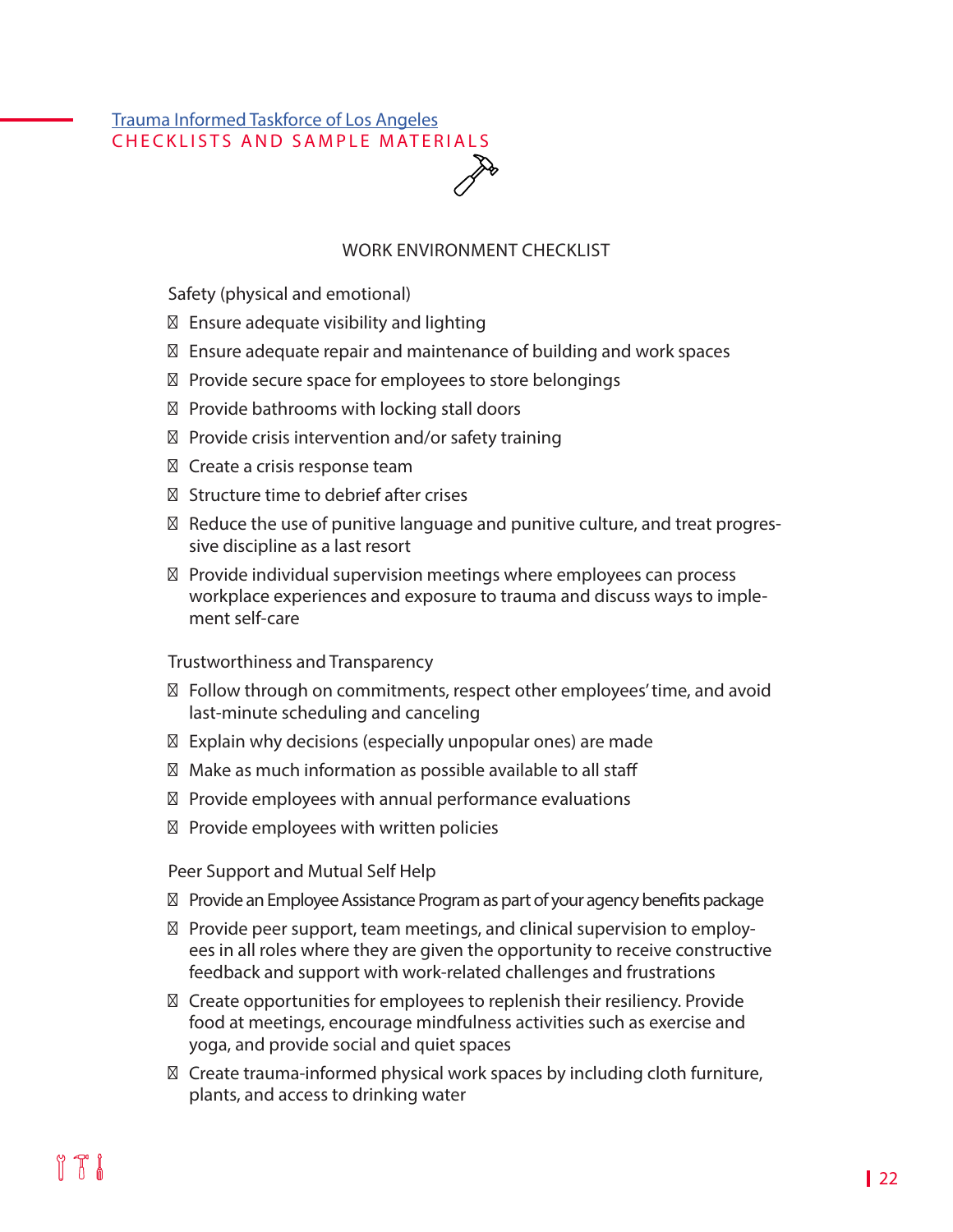Collaboration and Mutuality (power with instead of power over)

Reduce the rigidity of hierarchy

Replace hierarchical language with words like "team," "colleagues," and "leadership"

Create opportunities for employees at all levels to interact with and learn about each other as individuals through activities such as retreats or structured team building activities

Include employees in setting goals for their personnel evaluations

Include employees' feedback and recommendations for how they will meet performance expectations when providing performance coaching

Have an open door policy that gives any employee the opportunity to speak directly with any member of leadership at a mutually agreed-upon time without being required to adhere to a process of communicating up the chain of command

Empowerment, Voice, and Choice

Include employee feedback during shared decision-making

Conduct an annual employee satisfaction survey, and most importantly communicate and demonstrate to employees how their feedback has been incorporated

Give employees opportunities to choose between different scenarios or vote

Cultivate leadership internally, provide professional development, and create leadership opportunities

Cultural, Historical, and Gender Issues

Replace "non-discrimination" statements with inclusive diversity statements

Incorporate affirming visuals, images of people from diverse backgrounds, and "safe space" or rainbow insignia throughout the organization and on websites and outreach materials

Provide multicultural and LGBTQIA+ trainings

Provide trainings on historical trauma and systems of oppression

\*\*\*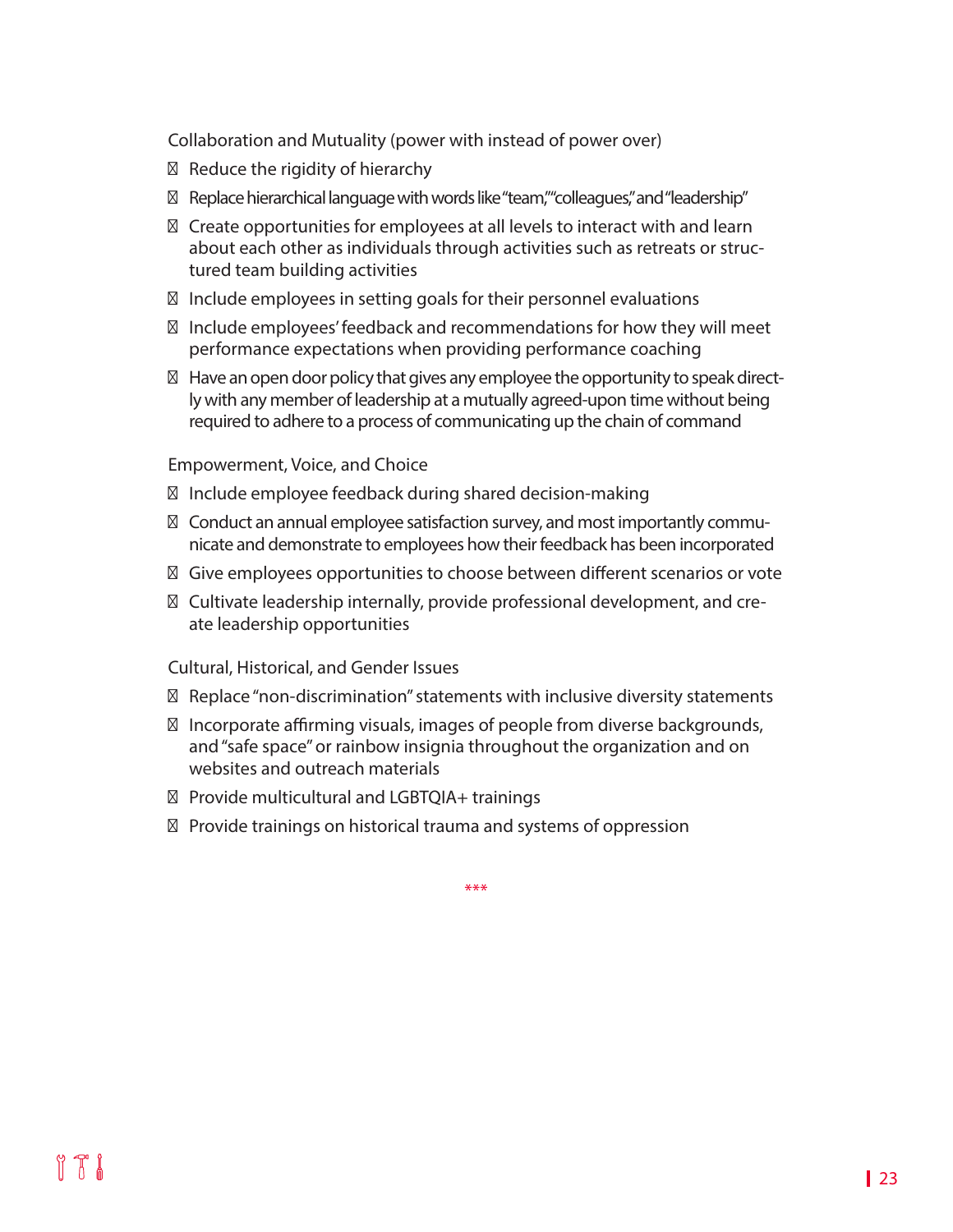

#### IMPLEMENTATION CHECKLIST

- 1. Set the Stage
- 2. Complete Organizational Self-Assessment
- 3. Form a Trauma and Resiliency-Informed Taskforce
- 4. Develop a Strategic Project Plan
- 5. Implement Trauma-Informed Changes
- 6. Contribute to Trauma-Informed Community Building

\*\*\*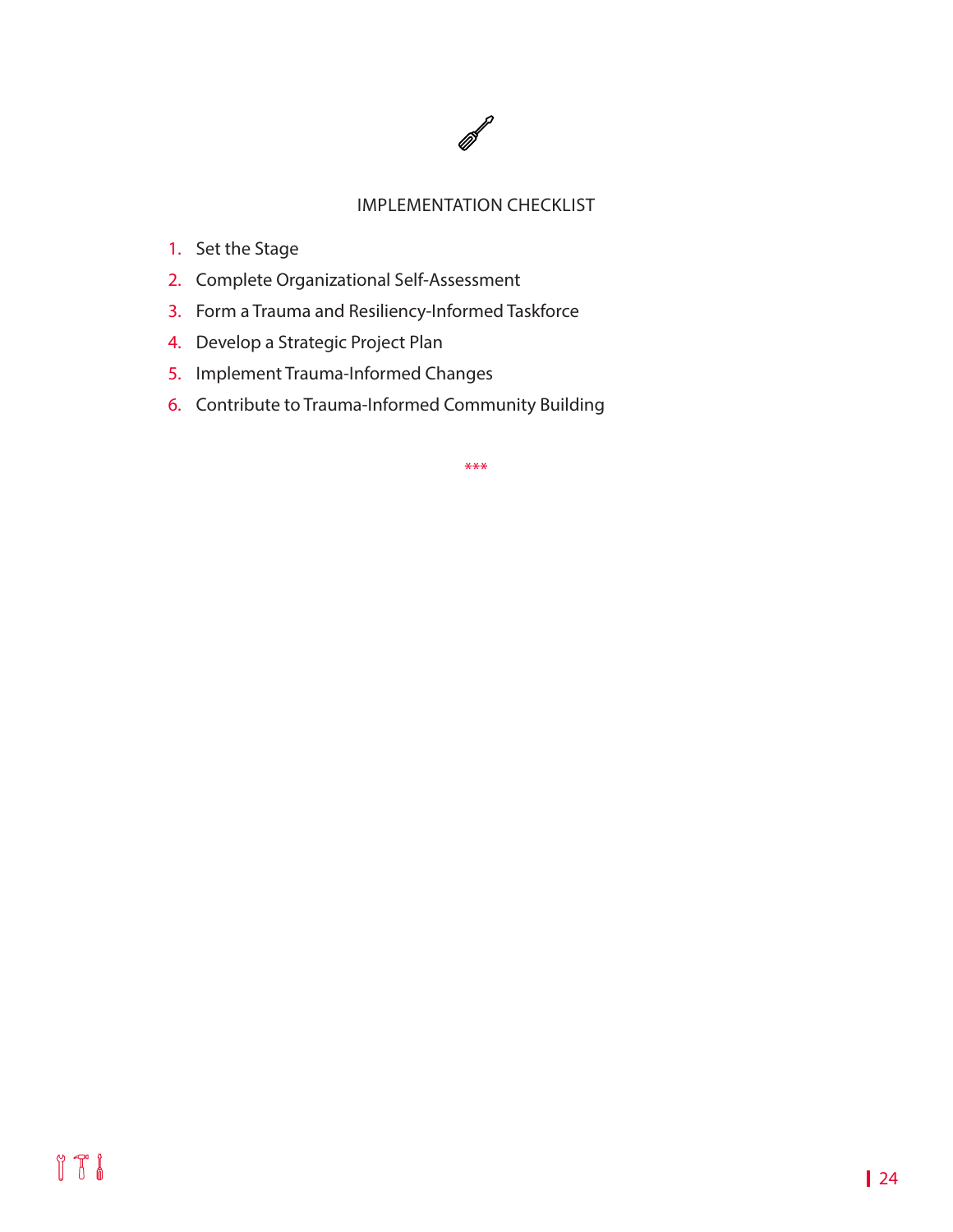#### TRAUMA AND RESILIENCY INFORMED CHECKLIST FOR ORGANIZATIONS PROVIDING SERVICES TO ADULTS EXPERIENCING HOMELESSNESS

Establishing an understanding of trauma and implementing Trauma Informed Care is a proven approach, applicable across all agencies providing services and housing to people experiencing homelessness. It is rooted in the research and evidence that homelessness, in and of itself, is traumatic and that individuals experiencing homelessness, more often than not, have experienced trauma from individual experiences and historical and community based traumas.

This checklist was comprised to help organizations make an assessment as to what degree your programs and agencies are trauma informed and to help you implement Trauma Informed Care interventions in order to help the people you serve heal and support your staff to provide the best care possible.

Although a checklist is a helpful tool to point agencies in the right direction, implementing Trauma Informed Care is a reflective and ongoing process. Once all of the boxes are checked it will be time again to continuously deepen the work and re-implement in some areas.

This check-list was gathered from insight from 17 experts (listed in the acknowledgements section) in trauma who met on March 15, 2018 at the Downtown Women's Center, from staff listening to the DWC Resident and Participant Advisory Board members, and from the following resources:

Guarino, K., Soares, P., Konnath, K., Clervil, R., and Bassuk, E. (2009). Trauma-Informed Organizational Toolkit. Rockville, MD: Center for Mental Health Services, Substance Abuse and Mental Health Services Administration, and the Daniels Fund, the National Child Traumatic Stress Network, and the W.K. Kellogg Foundation. Available at [https://www.samhsa.gov/](https://www.samhsa.gov/homelessness-housing) [homelessness-housing](https://www.samhsa.gov/homelessness-housing).

Mendizabal, Anisa. (Spring 2009). Capturing our Strengths Report. Department of City & Regional Planning Cornell University Defense Draft. [Access online here.](https://www.downtownwomenscenter.org/wp-content/uploads/2018/07/Capturing-our-Strengths_Smart-Practices-in-Serving-Homeless-Women.pdf )

#### Supporting Staff Development

Staff have adequate training and resources to do their work, staff feel supported in their work, and the agency is transparent and responsive to their ideas and needs.

Staff are trained in Trauma-Informed Care including: What trauma is, how trauma impacts neurological development, relationship between trauma and homelessness/substance use/etc., cultural differences in how people respond to trauma, how working with trauma impacts staff, establishing and maintaining boundaries, implicit bias, and de-escalation strategies.

Staff are trained on the intake procedures and can answer participant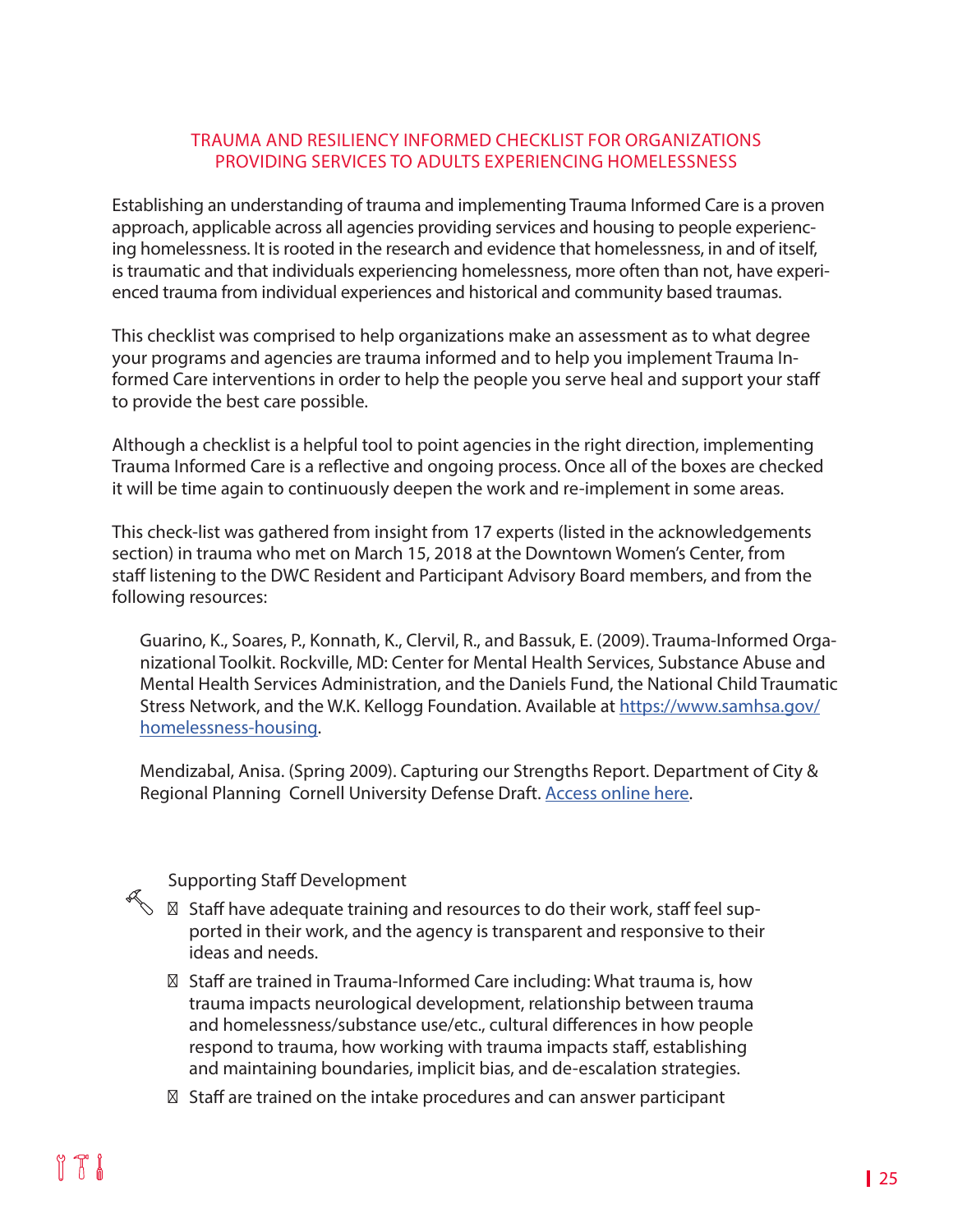questions regarding all services provided by the agency.

Topics related to trauma and self-care are addressed in meetings; agency fosters an environment that encourages peer support and learning (i.e., after employing a crisis intervention staff feel comfortable processing what happened; perhaps colleagues find peer support by taking a walk or getting some coffee together).

Staff members have regularly scheduled time for individual supervision from a supervisor who is trained and understands trauma; part of supervision time is used to help staff members understand how to implement resiliency tools in order to address stress reactions (i.e., the supervisor reviews the staff's work self-care plan, supervisor ensures breaks are taken, supervisor conveys genuine concern for supervisee).

The agency has a formal system for reviewing staff performance and implements an assessment about how the staff member utilizes trauma informed skills and embodies the values of the organization (see example from the organization, Peace Over Violence in the toolkit).

The agency helps staff members debrief after a crisis.

Leadership does not wait until an employee's last day to get feedback through an exit interview. The agency provides opportunities to give feedback about the agency through discussions with their supervisor, department meetings, staff surveys and other venues. The agency, in turn, is responsive to the feedback in a timely and transparent manner. The agency fosters an environment where it is safe for staff to express ideas that might be against the grain. Staff indicate that they feel that their opinions matter.

The agency provides skill building activities in order to increase and encourage effective communication at work. Agency leadership is committed to establishing an environment where staff can support each other through difficult situations. These conversations can happen across levels of authority.

Agency ensures that resources, supplies, and equipment that staff needs for their jobs are available

The agency pays staff a livable wage.

The agency recognizes staff members for success and improved skills. Staff members' professional milestones are acknowledged and celebrated.

Establishing a Safe Physical Environment

The facility is well kept, is designed as a welcoming place, and staff and participants are safe and provide feedback on how safety can improve.

The agency has an effective alarm system and staff know how to use it.

The agency has a system to monitor who comes in and out of the building in a way that both welcomes participants and monitors for safety concerns; staff members engage the participants in discussions about what safety

R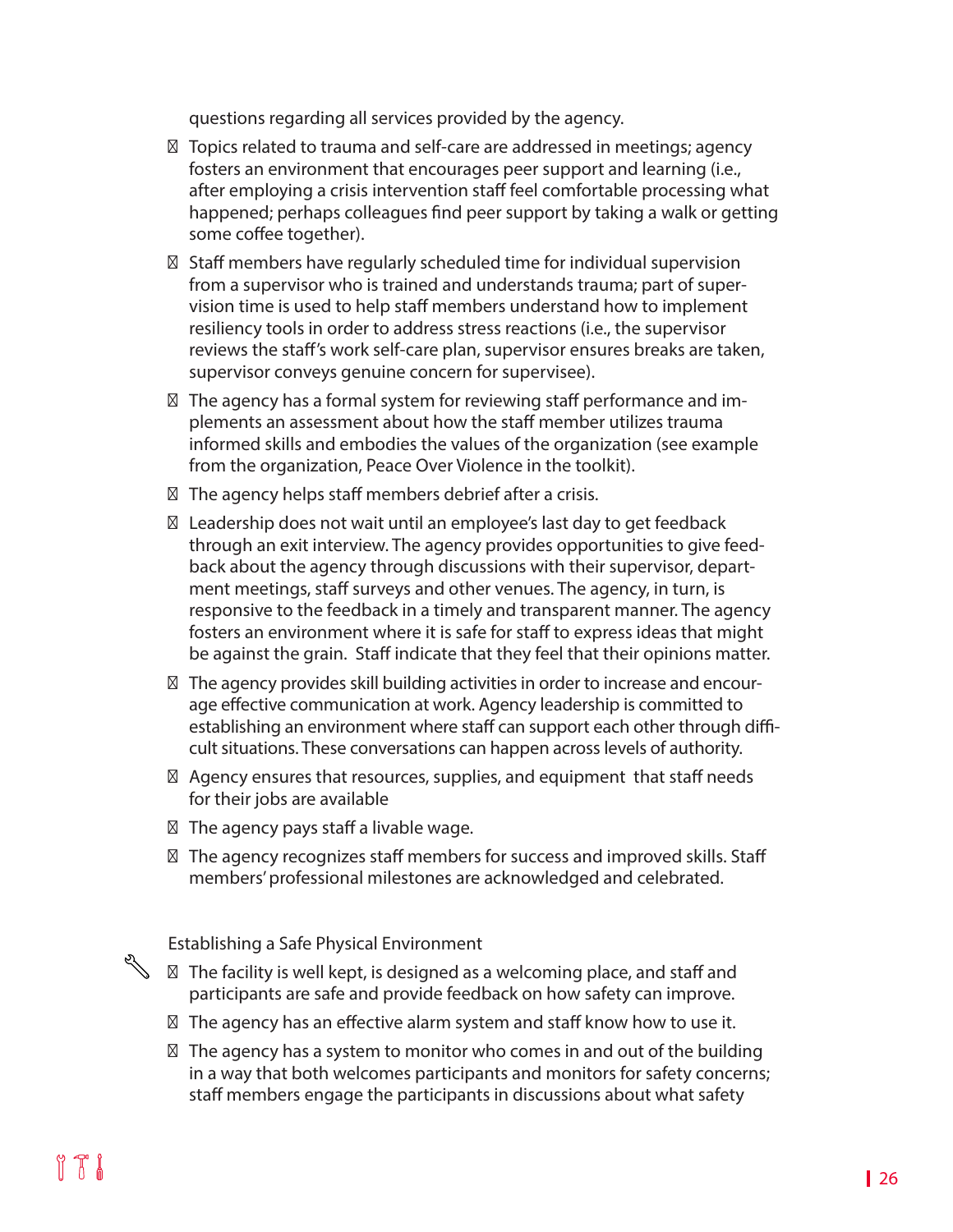means to them and implements their ideas when possible; if there is a uniformed security presence, the program makes absolutely certain this is necessary; security features do not dominate entrance.

All of the lights work in the facility; outside and inside has adequate lights; facilities are well maintained; walls are kept clean and re-painted when needed.

Participants have access to safe space to store their belongings so they can freely participate in the agency's programs; bathrooms are well lit, clean, safe; participants can close a bathroom and shower door for privacy.

Art and plants decorate the facility; some of the art made by participants is rotated and their talents are highlighted in common areas.

Furnishings in common areas are befitting a home, it is not office or "waiting room" furniture. Furnishings are easy to clean; people entering the agency often describe it with words like "homey"; participants and outside guests typically express that they are surprised the place looks so nice.

Establishing a Supportive Environment

Ø

The agency supports a strengths-based environment where participants have choice in how they utilize the program offerings

Staff and volunteers make it a point to welcome people and introduce themselves to those they have not met; there is always someone (participant, volunteer, or staff) available to greet newcomers.

Encourage and invite individuals to "try out" the agency as a guest for a day, a week, or until such time she would like to opt in to other services. Outreach emphasizes "we are here for you when you are ready".

Minimize the burden of paperwork that might be required of an individual at each step. Try not to require paperwork on the first day at the agency- make it a "free day." At each successive service point, is it possible that participants only fill out information relevant to that service? The agency encourages feedback from the participants and staff about where improvements can be made in this area.

Maintain certain services that are available to all individuals, regardless of whether or not they are a regular participant, without requiring them to fill out any forms. These might include receiving mail, using the restrooms or showers, or using the telephone.

Offer self-serve items available to participants in the common areas (i.e. coffee, tea, water, cups, newspapers, magazines, and books).

Signage is trauma-informed and not punitive; the agency has a policy for flyers and signage to maintain consistency in messaging; the agency provides signage in languages most commonly used by the participant; signs are present to help participants enjoy the common areas and take pride in them (see examples for trauma-informed signs in the toolkit).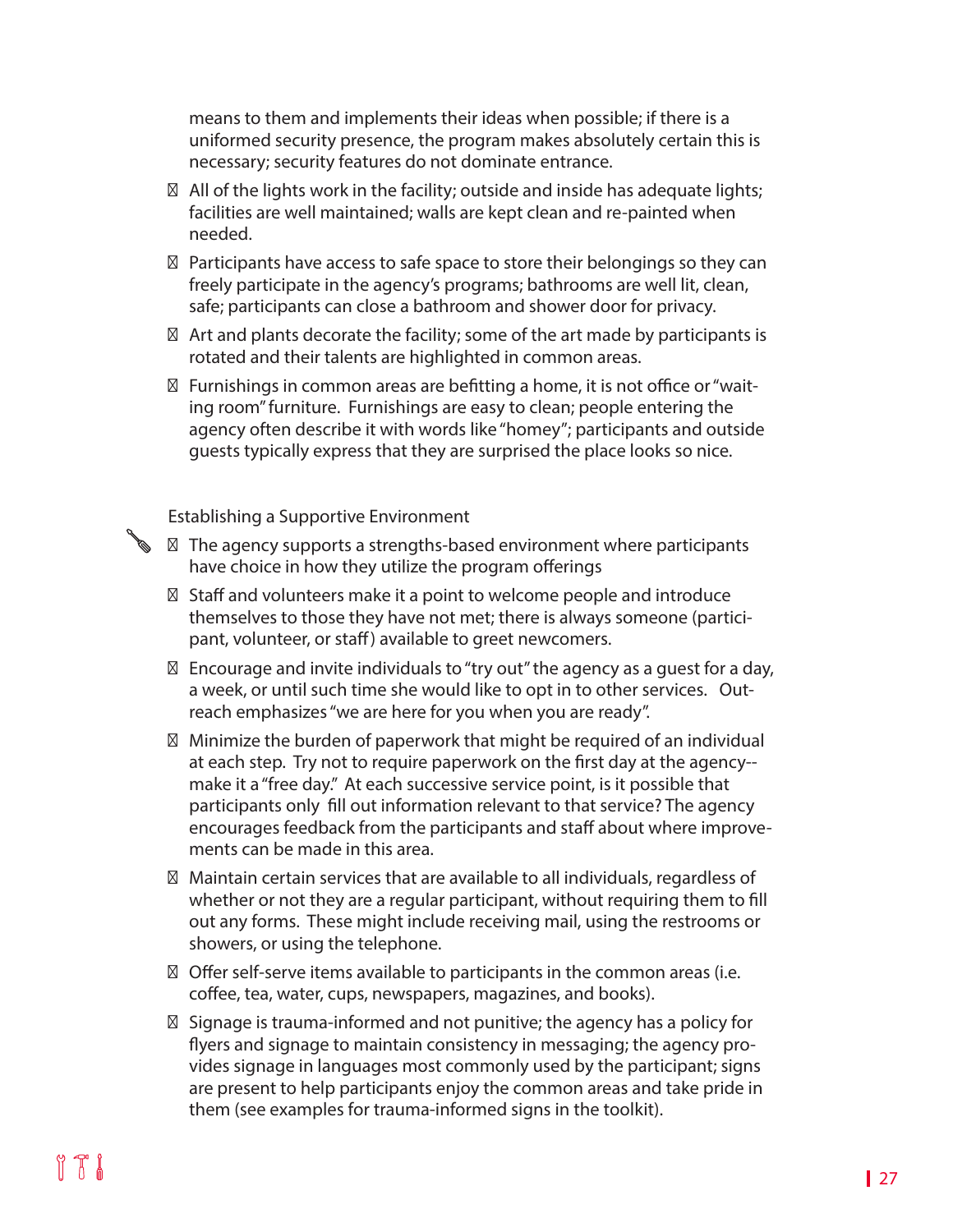Establishing Informed Consent

R

 $\mathscr{L}$ 

Ø

The participants are well informed about all aspects of their rights

The agency reviews rules, rights and grievance procedures with participants regularly and at minimum annually. Participant rights are posted in places that are visible. The agency has a policy for responding to grievances in a timely manner and is responsive to participant concerns.

Participants are informed about how the agency responds to personal crises (e.g., suicidal statements, violent behavior).

Participants are informed about who will be checking on them and their spaces (e.g., how often and why it is important). Expectations about room/ apartment checks are clearly written and verbalized to participants. The agency gives notice prior to doing room/apartment checks.

Cultural Humility and Anti-Oppression

Everyone is respected

The agency provides on-going opportunities for participants to share their cultures with each other (e.g., potlucks, culture nights, incorporating different types of art and music, etc.). Participants are allowed to prepare or have culturally desired food.

Forms and agency information is available in languages representative of the population.

Staff shows acceptance for personal religious or spiritual practices; agency does not limit services to members of a particular faith.

Agency allows individual to choose appropriate services based on their gender identity as defined by the participant.

Agency prohibits discrimination based on sexual orientation and gender identity.

#### Confidentiality

Agency adheres to confidentiality laws and regulations

Participants are asked about the least intrusive ways for staff to check on them and their spaces.

The agency gets permission from participants prior to giving a tour of their facilities, room/apartment; if permission is given, the participant is notified of the date, time and who will see their room/apartment.

Staff does not talk about participants or other staff members in common spaces; staff does not discuss the personal issues of one participant with another participant.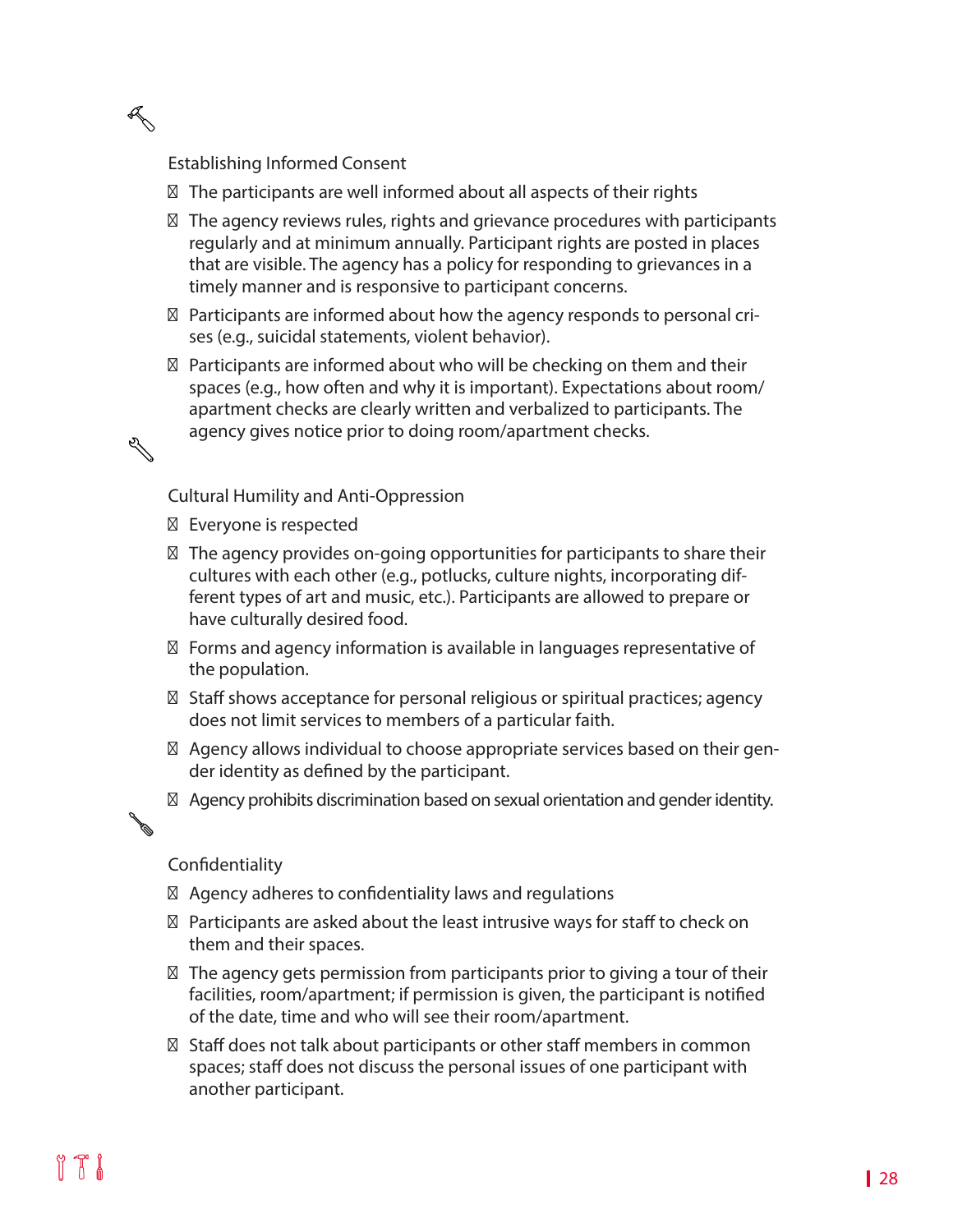Staff and participants who have violated guidelines are approached in private.

There are private spaces for staff and participants to discuss sensitive issues. Safety and Crisis Prevention Planning

Staff provide proactive interventions to keep participants safe and prevent re-traumatization

Staff and participants create safety plans (including list of triggers, list behaviors that show participant is overwhelmed/triggered, strategies that help when participant is triggered, list of strategies that are not helpful when triggered, list of people that are most helpful to participant) and Individuals Service Plans together.

Staff members ask participants for their definitions of emotional safety.

The agency uses "people first" language rather than labels.

Staff using descriptive language rather than characterizing terms to describe participants (i.e., "she is having a hard day", not "she's just being dramatic" or "I'm concerned that she appears unstable and might trip and fall" not "she's just a drunk").

Staff understand that individuals entering our agency may experience setbacks in meeting their goals. Staff are trained in and demonstrate use of Motivational Interviewing skills to help participants accomplish their goals.

Staff are provided adequate meeting time with participants, so customized plans may be developed; staff takes pride in crafting customized service plans. Agency does not require a standard or template service plan.

The agency has regularly scheduled community meetings for participants, provides adequate notice for any schedule changes, and staff respond to participant requests, feedback and needs.

Staff are trained to reverse opioid overdose through use of Naloxone.

The agency is flexible with rules when possible.

Participants are screened into programs, not screened out; staff are transparent about where participants stand on a waitlist

# 

R

Assessing and Goal Planning Services

The participant is fully included in all aspects of goal and service planning

Intake includes the following topics: participant strengths, cultural background, cultural strengths, social supports, current level of danger from other people, history of trauma, and quality of relationships with family members.

The agency informs participants about why questions are being asked and what will be shared with others and why.

Staff frequently check-in with participants throughout the intake process to see if they need anything.

Agency provides adequate translation services.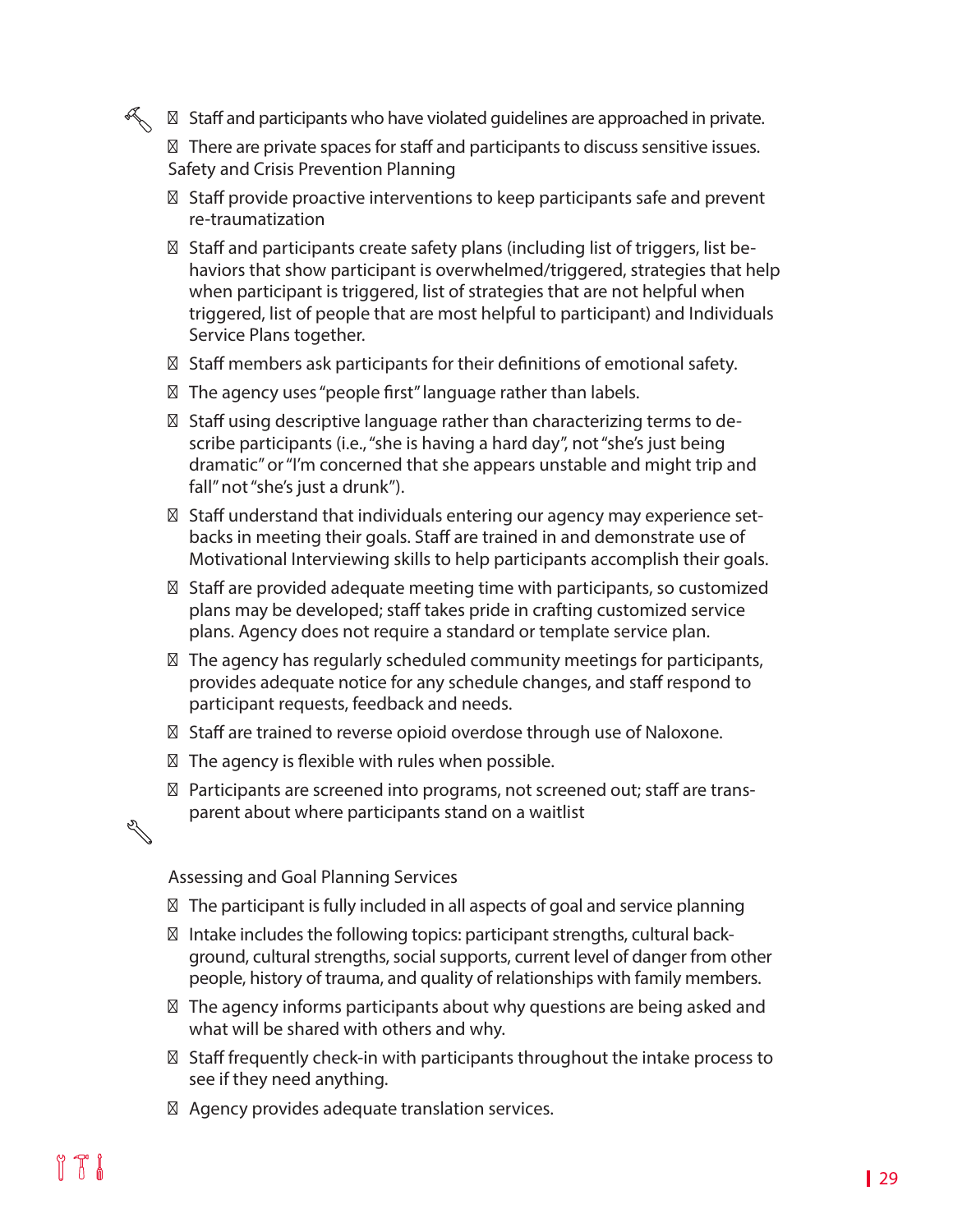Releases and consent forms are updated whenever it is necessary to speak with a new provider or when they have expired.

Staff supports participants in setting their own goals; goals are reviewed and updated as obtained and progress is tracked frequently.

Before exiting the program, participants and staff develop a plan to address potential safety issues and future service needs, including identifying community and peer supports. Staff provide field based services initially to help a participant adjust to their new environment.

Offering Services and Trauma-Specific Interventions

Services are easy to enter and participants work with qualified staff at all levels

Agency has a variety of "entry points" for services; it is not required that everyone start in the same place.

Agency co-locates services to reduce clients' need to travel from site to site.

Qualified staff provide education to participants regarding traumatic stress and triggers. Agency adopts a train the trainer model so that trauma expertise does not leave the agency when staff resign.

Material is posted about traumatic stress (e.g., what it is, how it impacts people, and available trauma-specific resources).

The agency providers multiple opportunities for participants to express themselves, including art, theater, dance, movement, and music.

The agency develops partnerships to address gaps we would otherwise be unable to fill.

Staff do not impose artificial timelines for "healing" or "success".

The agency celebrates success and accomplishments of the participants.

Qualified staff provide individual and group therapy; agency conducts outreach to demystify what therapy is; agency develops new support groups to meet participant needs; ensure that agency participants adhere to ground rules created by the support group members; agency provides comfortable and confidential space for therapy.

Involving Residents and Participants

Participants have voice and choice in all aspects of the program

The agency provides opportunities for participants to lead activities, including community meetings. Staff at all levels attend community gathering and meetings. Staff provide training opportunities to help participants develop skills to lead community meetings and activities effectively.

The agency invests in the leadership skills of the participants by always including their feedback in program development. They agency has a formal Advisory Board (see DWC's information on how to set up your own Advisory

R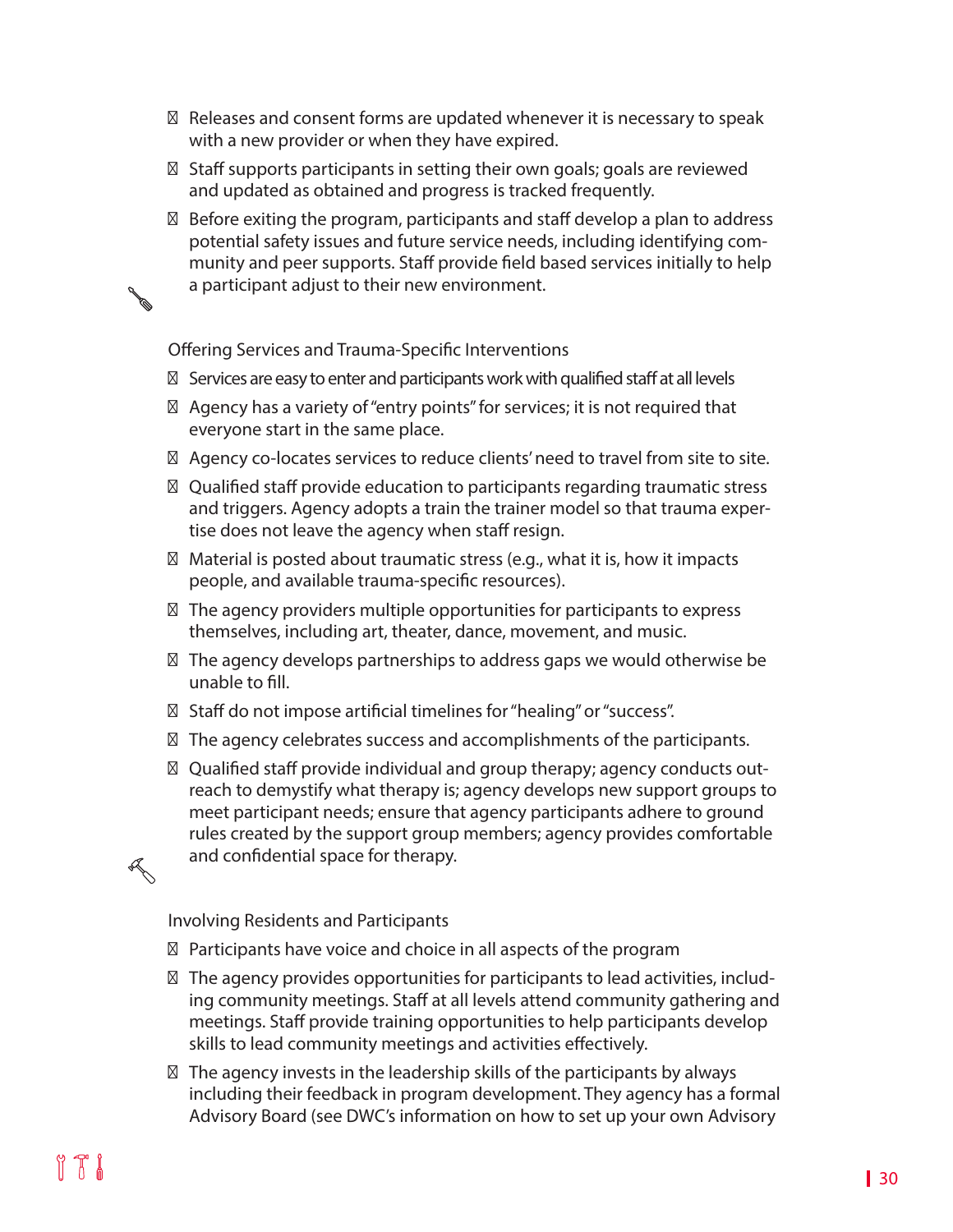Board in the toolkit).

Participants have mentoring and employment opportunities within the agency; add affirmative hiring statements in job descriptions (e.g., We hire people who were formerly incarcerated).

Participants are invited to share their thoughts, ideas, and experiences with the agency, both formally (through an Advisory Board and surveys) and informally, through suggestion boxes, conversations with staff, and community meetings. Staff are responsive to the participants and use this as a learning opportunity for growth and improvement.

Trauma-Informed Written Policies

The agency is dedicated to documenting and reviewing policies and procedures

The agency has a written statement that includes a commitment to understanding trauma and engaging in trauma-informed practices.

The agency has a policy for how new policies are created and approved; agency reviews policies on an annual basis to identify if they are sensitive to the needs of trauma survivors; agency involves staff at all levels and participants in the review of policies.

Agency has the following policies: Developing safety and crisis prevention plans with residents and participants, responses to participant crisis (e.g., self-harm, suicidal thinking, aggression towards others, child/elder/dependent adult abuse); professional conduct for staff (e.g., boundaries, responses to participants); social media policy demonstrating how staff can use social media and confidentiality expectations of staff to participant engagement over social media platforms.

The agency trains staff on policies and reviews them as frequently as needed.

The agency has an HR manual that is reviewed and updated annually.

#### Community Engagement

Everyone is involved in helping meet the agency's mission

Volunteers are trained on trauma and trauma-informed interventions that they can utilize in the course of their work at the agency (e.g., welcoming attitude, implicit bias understanding to decrease defensiveness/personalization, consistency in schedule, when to ask for staff help, etc.).

Agency invites the community to engagement activities. Engagement activities are opportunities for peer support among staff, volunteers, and participants.

#### Advocacy

 $\mathbb{Z}$ 

R

The agency advances system change by including all stakeholders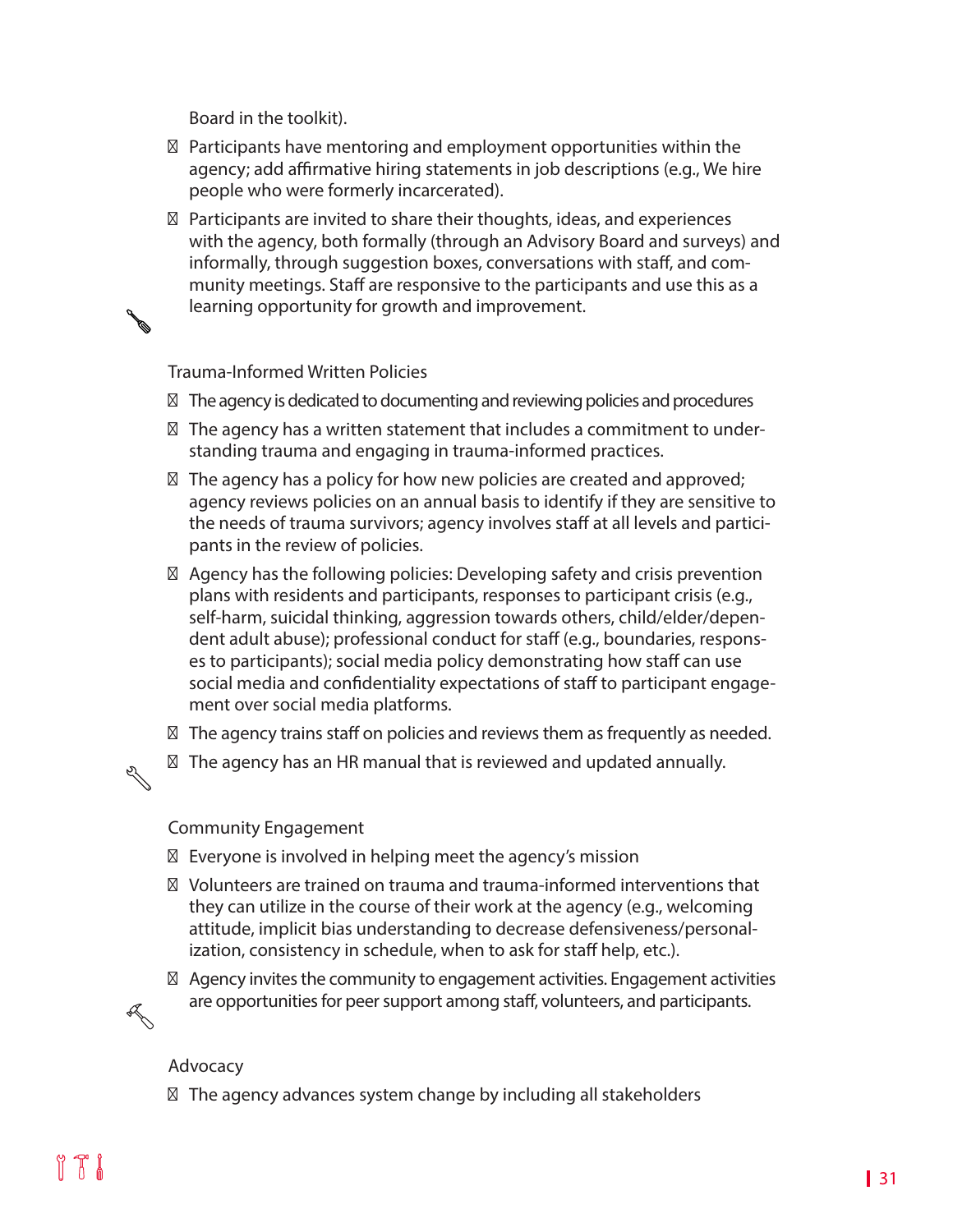Agency supports a Speakers Bureau or Advocates Program and creates opportunities for participants to learn how to share their stories and advocate for needed change. The Agency has a policy regarding how to compensate participants for their time.

Agency does not exploit participants by coercing them to re-tell their story for fundraising purposes; agency supports story-telling as a therapeutic tool to help survivors of trauma heal from past experiences and effect social change.

Agency creates Policy Briefs to use as advocacy tools for electeds and other decision makers. Policy Briefs are updated annually with staff and participant feedback regarding content/areas that need advocacy and change.

Agency monitors policy and provides expert feedback and advocacy consistently, not just one time.

#### Evaluation

R

Continuous Quality Improvement if folded into every aspect of the agency

Staff are trained in data collection techniques. Leadership uses empowerment techniques to convey that all staff are agents for change and that data informed decisions can lead to better services for the participants.

Agency supports a Continuous Quality Improvement process with frequent and regular monitoring of goals and support for course correction when goals are not being met. Staff at all levels of the agency are involved in the CQI process.

Leadership fosters a learning environment by involving staff and participants in identifying areas for research and evaluation.

Evaluation does not gather dust on the shelf—agency's use it to advocate for change and improve program design.

The Agency Strategic Plan does not gather dust on the shelf—leadership builds in accountability to goals and folds the work into the Continuous Quality Improvement process.

Evaluation tools are simple and easy to use (e.g., Plan Do Study Act model of evaluation).

The agency has a written policy on how research and evaluation is conducted, including who is allowed to conduct research, how researchers are identified and chosen, how participants are compensated for their involvement, etc.).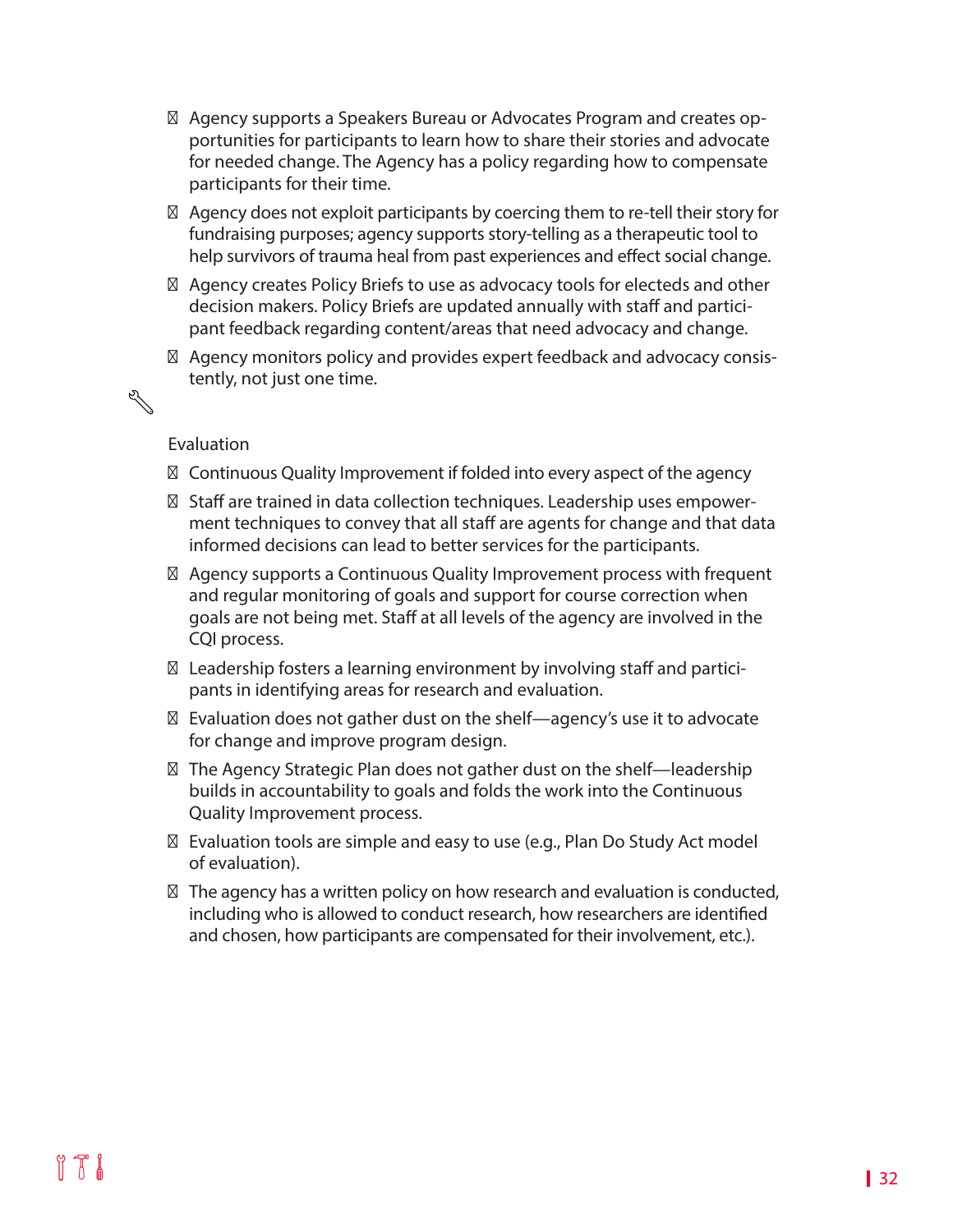

#### TRAUMA-INFORMED SIGNAGE

Our choice of words are important to create a welcoming environment.

Guidelines for conveying your message in a trauma-informed manner:

Use language that leads to agreements as opposed to rules

Convey that a safe space is a right for everyone

Include statements of affirmations that includes everyone, not just participants of a program Focus on what you want people to accomplish or do instead of what you do not want Translate signage in languages for all to understand

| <b>Traditional</b>                                   | <b>Trauma-Informed Alternatives</b>                                                                                       |
|------------------------------------------------------|---------------------------------------------------------------------------------------------------------------------------|
| Do not shout in the<br>quiet area                    | Please help us keep the quiet area a place for peaceful reflection by keep-<br>ing your voices down for our community     |
|                                                      | Please help create a community that is restful                                                                            |
|                                                      | We welcome you to enjoy the peace and tranquility of this space                                                           |
|                                                      | Please keep your voice down                                                                                               |
|                                                      | We encourage a quiet voice so everyone can feel at peace and rest as<br>needed. Thank you!                                |
|                                                      | Let's be mindful of the open space in our community                                                                       |
|                                                      | People are listening and kindness is always here                                                                          |
|                                                      | <b>Oujet Zone</b>                                                                                                         |
|                                                      | Please help us ensure the quiet areas stay quiet                                                                          |
| If you make a mess,<br>you will be asked to<br>leave | Please help us create a clean community by utilizing the trashcans                                                        |
|                                                      | Let's work together to keep our space clean                                                                               |
|                                                      | We are mindful of maintaining a clean space around ourselves                                                              |
|                                                      | Help us keep the area clean at all times                                                                                  |
|                                                      | We take pride in creating a welcoming environment. Please join us in<br>keeping things tidy and clean. Thank you so much! |
|                                                      | Let's keep the community safe and clean                                                                                   |
|                                                      | We take care of each other's messes                                                                                       |
|                                                      | Please let someone know if you make a mess so we can clean it up                                                          |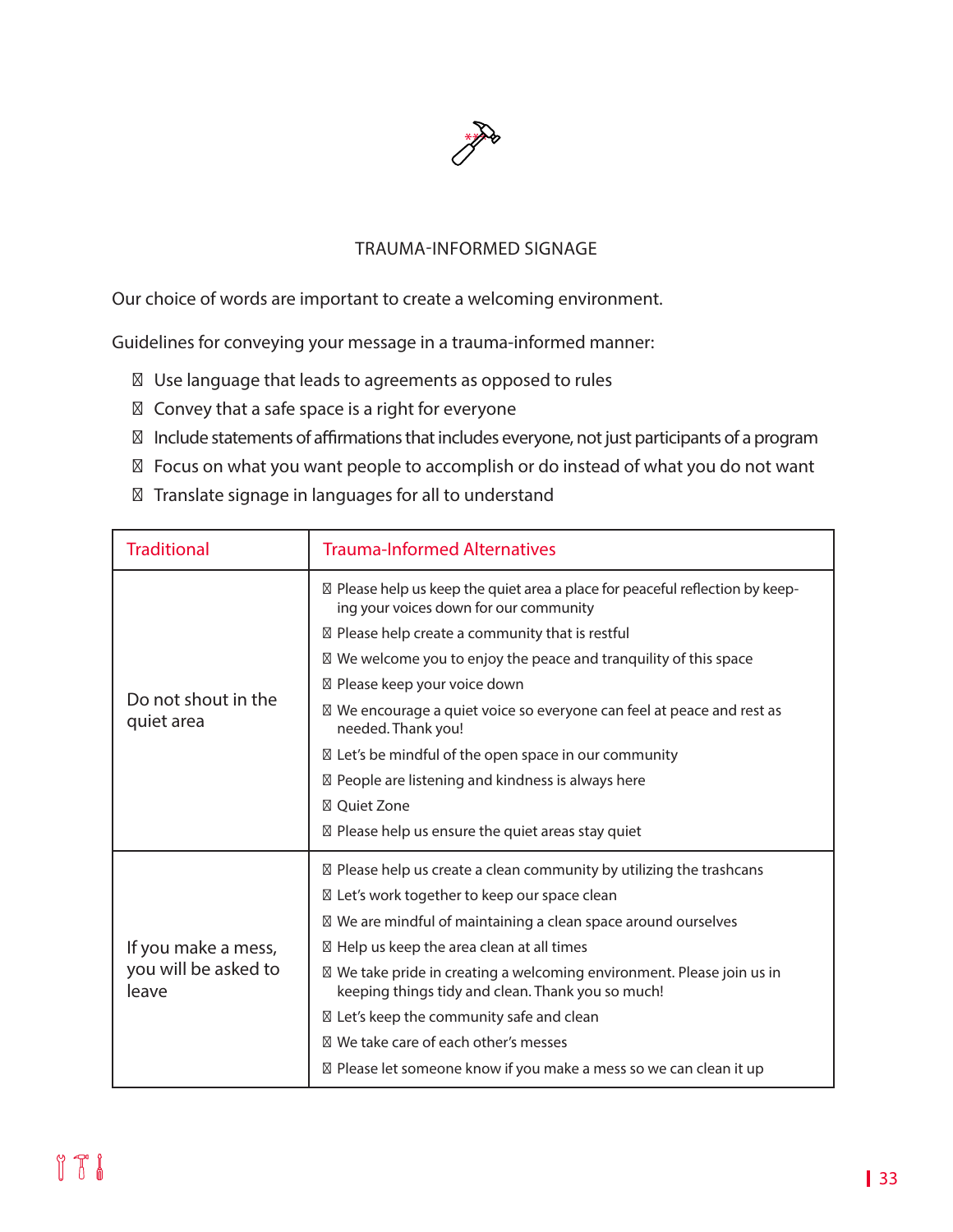| <b>Traditional</b>                                              | <b>Trauma-Informed Alternatives</b>                                                                                                                                                                                                                                                                                                                                                                                                                                              |
|-----------------------------------------------------------------|----------------------------------------------------------------------------------------------------------------------------------------------------------------------------------------------------------------------------------------------------------------------------------------------------------------------------------------------------------------------------------------------------------------------------------------------------------------------------------|
| Follow the rules or<br>you risk termination<br>from the program | Staff are here to help and provide support to help you meet you goals<br>Our agreements are in place to ensure the safety and enjoyment of all<br>who come here<br>We focus on everyone's feelings and being safe<br>We love you being part of the community. Our agreements help us create<br>a wonderful community<br>Help us keep our community safe by following the housing guidelines<br>We focus on everyone's feelings of safety                                         |
| Services are closed<br>from 9 a.m.-11 a.m.                      | Our regular service hours are from __ to ____. If you need immediate help,<br>please call<br>Services are open from ___ to ___.<br>We are closed from __ to __, and look forward to seeing you when we re-<br>open at ____.<br>We strive to be open and available as much as possible. We are welcome<br>to anytime except from __ to __ as we are closed for meetings at that time.<br>Sorry for the inconvenience!<br>Sorry we miss you. Please come back to see us at 11 a.m. |
| Clients cannot<br>access the<br>computers after<br>$11$ a.m.    | These are the computer hours:<br>Computer lab hours are:<br>Participants are welcome to use the computers before 11 a.m.<br>Sorry for the inconvenience, the computer lab is closed today after 11<br>a.m. due to a staff training<br>Computers are available at 11 a.m.                                                                                                                                                                                                         |
| Clients are only<br>allowed to make<br>three copies a day       | You are welcome to make up to 3 copies a day<br>If you need more than 3 copies made, please let the receptionist know                                                                                                                                                                                                                                                                                                                                                            |
| Clients can stay<br>in the shelter for<br>90 days               | Residents typically stay here 90 days, however extensions are given<br>based on need of the residents<br>You are welcome to stay up to 90 days<br>We will discuss your exit date on a weekly basis to ensure you are on track<br>to secure permanent housing upon leaving the shelter<br>You can stay until you are ready to leave<br>The usual length of stay in shelter is 90 days                                                                                             |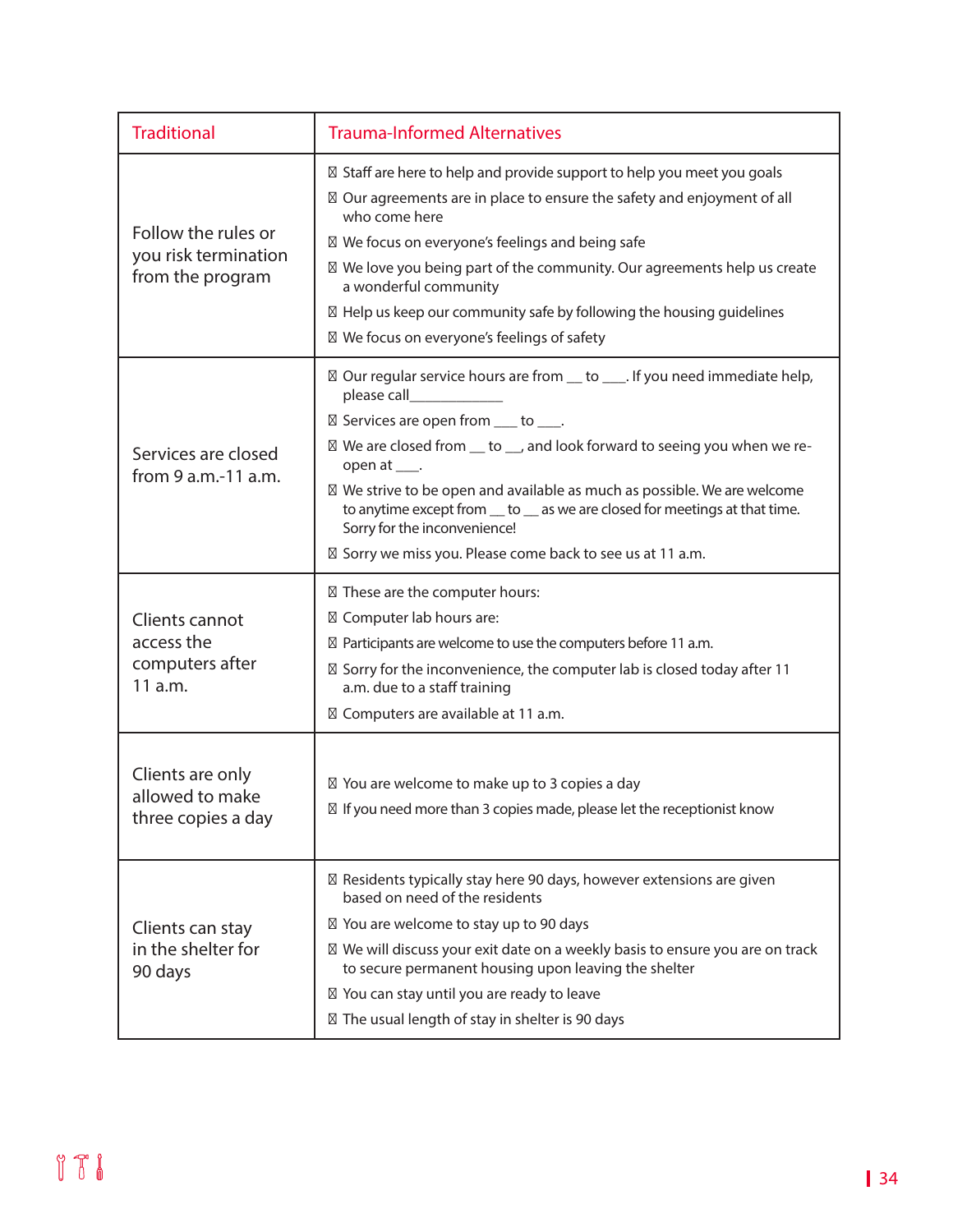| <b>Traditional</b>                                                                                 | <b>Trauma-Informed Alternatives</b>                                                                                                                                                                                                                                                                                                                                                                                                                                                                                                                   |
|----------------------------------------------------------------------------------------------------|-------------------------------------------------------------------------------------------------------------------------------------------------------------------------------------------------------------------------------------------------------------------------------------------------------------------------------------------------------------------------------------------------------------------------------------------------------------------------------------------------------------------------------------------------------|
| <b>Case Management</b><br>is a requirement of<br>the program. Keep<br>your appointments!           | We offer these services_________, what do you think would work best for you?<br>Please let us know the goals that are most important for you right now<br>Please connect with your case manager per your agreement. Your case<br>manager will be happy to see you!<br>We want to check-in with you on a weekly basis to support your time in housing<br>Case Management is an offered service of the program<br>To support your goals, we can meet on a weekly basis<br>Let us know what we can do to make it easier on you to keep your appointments |
| Notice: We will be<br>spraying for pest<br>control, you must be<br>out of the shelter at<br>9 a.m. | For your health and safety, we will need you to exit your unit from ____ to ____ so<br>we can have our pest control company provide their monthly service. Feel free<br>to join us in the community room for a movie and popcorn during this time<br>The shelter is closed from _to_ for our pest control company to come<br>onsite. We do not want you to be harmed by the chemicals, so we will be<br>closed during this time                                                                                                                       |
| If you miss three<br>appointments with<br>your doctor, your<br>services will be<br>discontinued    | We want to make sure you are getting regular medication care, please let<br>us know if you cannot make your appointment in advance<br>If you miss multiple appointments with your doctor, we will continue to<br>work with you to help reduce any barriers you may be experiencing to<br>access healthcare                                                                                                                                                                                                                                            |
| Fighting is not<br>allowed                                                                         | Help us keep the environment safe for everyone<br>If you are having conflict with someone, please let staff know and we will<br>help to resolve the matter with you                                                                                                                                                                                                                                                                                                                                                                                   |
| Medications are<br>only allocated after<br>5 p.m.                                                  | Medications are provided after 5 p.m. Please let us know if you have a<br>medical reason to receive your medications earlier.                                                                                                                                                                                                                                                                                                                                                                                                                         |
| You can only use<br>the phone from<br>9 a.m. - 11 a.m.                                             | You can use the phone between _ and _<br>Phone usage hours are between _ and __<br>The phone is available for your use from _and __                                                                                                                                                                                                                                                                                                                                                                                                                   |
| Attendance at<br>support group is<br>required                                                      | Attendance at support group is highly encouraged<br>Coffee and treats will be provided at support group                                                                                                                                                                                                                                                                                                                                                                                                                                               |
| Stop: Do not use<br>this door                                                                      | Stop: Please use the other door<br>Please use the door around the corner to enter the facility                                                                                                                                                                                                                                                                                                                                                                                                                                                        |
| If you miss meal-<br>time, you will have<br>to wait until the<br>next mealtime                     | If you miss mealtime, talk to ________ and we will try to retrieve a meal or<br>snack for you                                                                                                                                                                                                                                                                                                                                                                                                                                                         |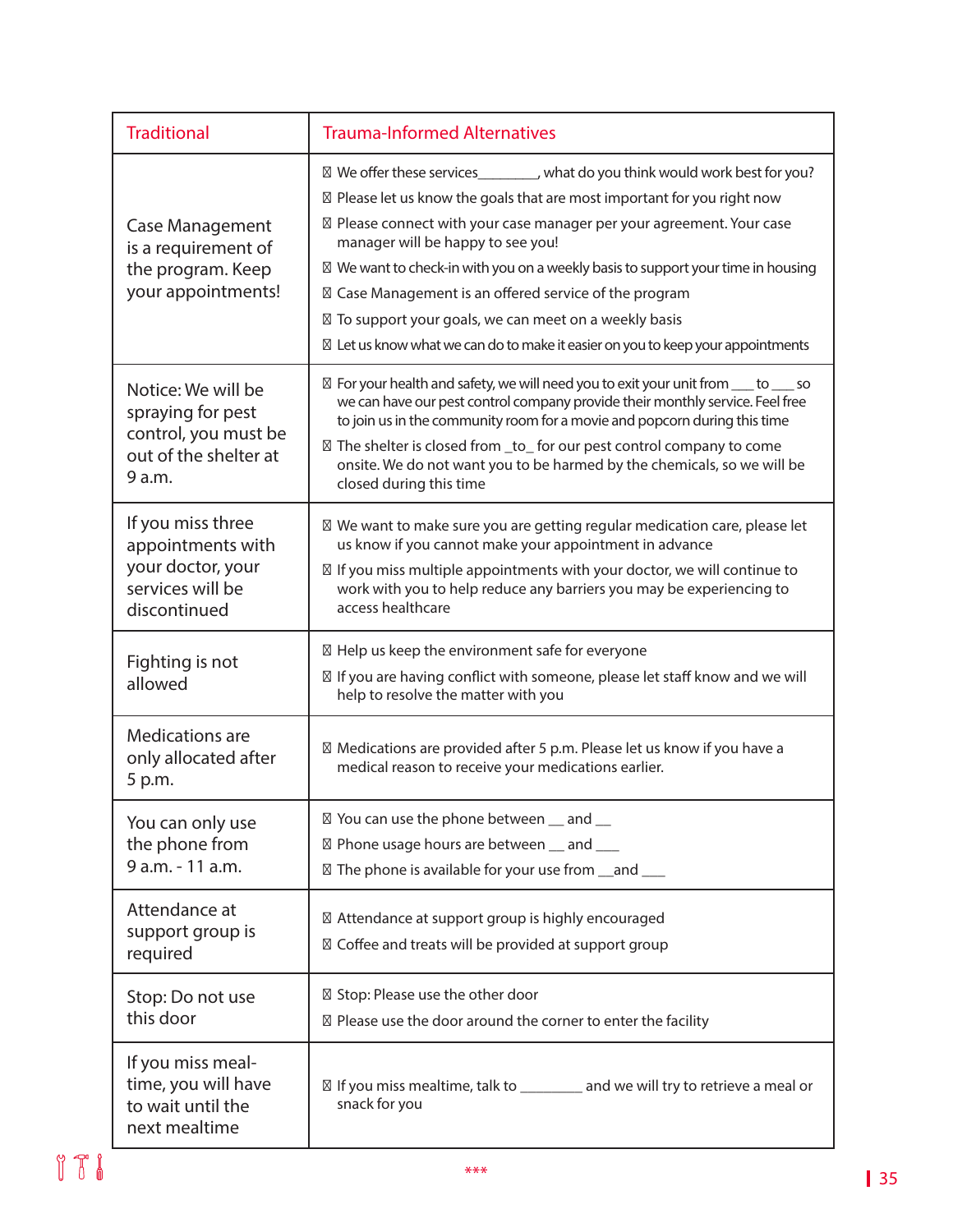

#### THE RESIDENT AND PARTICIPANT ADVISORY BOARD MANUAL

The mission of Downtown Women's Center is to end homelessness in greater Los Angeles through housing, wellness, employment, and advocacy.

Downtown Women's Center envisions a Los Angeles with every woman housed and on a path to personal stability.

Downtown Women's Center's core values are Community, Woman-Centered, Equity, Sustainability, and Respect.

Purpose of Resident and Participant Advisory Board:

The Resident and Participant Advisory Board will help the Downtown Women's Center (DWC) recognize its strengths, weaknesses, and challenges facing the organization, as well as opportunities to accomplishing its defined mission. Advisory Board members serve as DWC community representatives and make recommendations on services provided. Active Resident and Participant involvement assures responsiveness to local needs.

Core Purpose of Resident and Participant Advisory Board:

Review and make recommendations on DWC programs and services.

Strengthen DWC's effectiveness.

Advance the organization's public image and advocacy efforts to end homelessness among women.

Advise DWC's Board of Directors and Executive Leadership Team about DWC community needs.

#### Composition:

Must have no less than five but no more than 10 members.

Must include at least one representative from the San Pedro Street Residence, the Los Angeles Street Residence, Community Based Housing, Vocational Education and Social Enterprise, and the Day Center, respectively.

Shall include two members of the DWC Board of Directors as advisors and liaisons.

Shall include one Executive Leadership Team staff member as advisor and liaison.

Time Commitment:

The Advisory Board is expected to meet six times per year.

Attendance at four of six meetings is expected during a members' one-year term.

One former Advisory Board member can come back in an Advisory Role for a 2nd year term.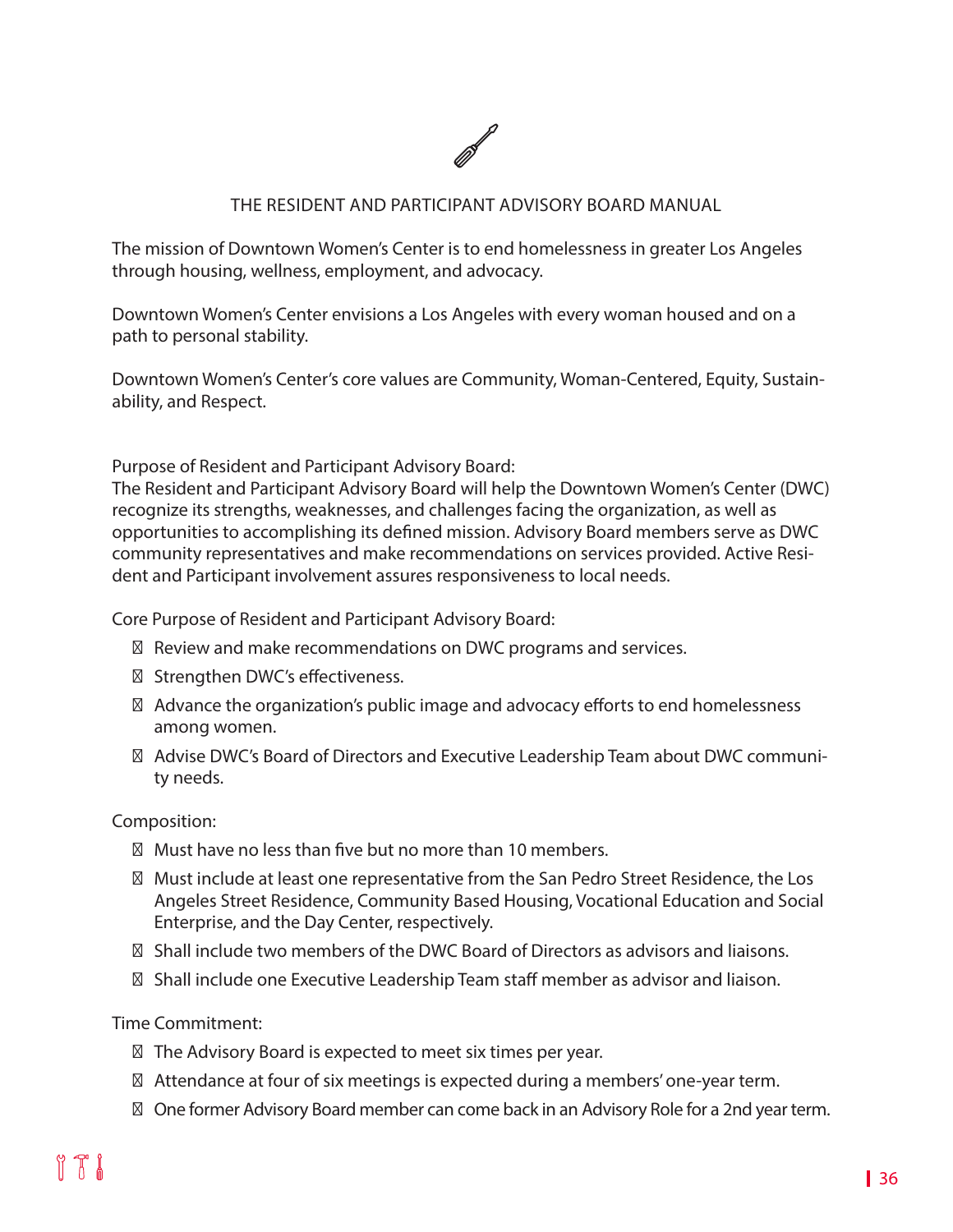Roles of an Advisory Board Member:

As a volunteer to the Resident and Participant Advisory Board your core purpose is service to your fellow DWC community members.

Advisory Board Member Duties and Expectations:

Members are expected to work as a team.

Members are expected to maintain a high standard of personal conduct.

Members should exercise good judgment when monitoring or proposing improvement to DWC services or facilities.

Members should maintain a sense of fairness, ethics, and personal integrity.

Members should be faithful to the organization's mission. They should honestly voice their opinions about how the Administration and Board of Directors are accomplishing DWC's mission.

Members ensure that Advisory Board minutes are maintained and reports are created for the DWC Board of Directors.

Members attend at least four of six meetings during a one-year term.

Members as individuals have no special privileges or authority.

Resident and Participant Advisory Board Member's Code of Ethics:

I will represent the interests of all people served by this organization.

I will keep confidential information confidential.

I will approach all Advisory Board issues with an open mind, prepared to make the best decision for the whole organization.

I will not do anything to violate the trust of those who elected me to the Advisory Board or those we serve.

I will focus my efforts on the mission of the organization and not on individual goals.

I will not exercise authority as an Advisory Board member except when acting in a meeting with the full Board or as I am delegated by the Board.

Removal from Advisory Board Position:

A Resident and Participant Advisory Board Member may be asked to step down from their position on the Board if any of the above expectations, duties, or code of ethics has not been met. The DWC Staff Liaison will advise any members if they are being asked to step down from their Advisory Board position.

Roles of Advisory Board Chair:

Create the agenda for the meetings with the staff liaison.

Facilitate the meeting with the staff liaison and Board of Director members.

Assign an Advisory Board member to take minutes.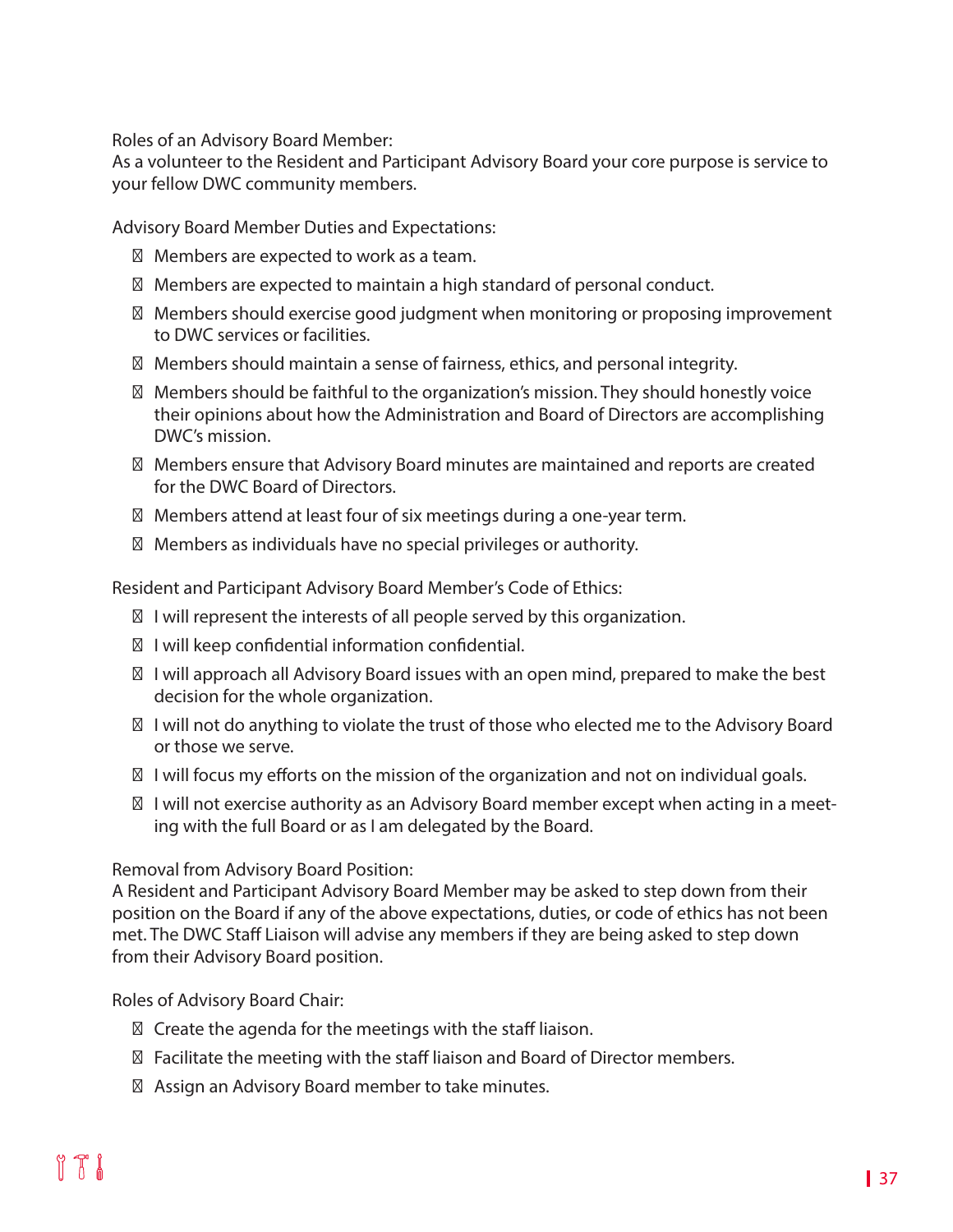Work with staff liaison to turn in reports to the Board of Directors. Keep general DWC population informed of work of the Advisory Board as needed.

Roles of Staff Liaison:

Bring information to the Executive Leadership Team to impact policy and program decisions.

Work directly with the Advisory Board President to set agenda/follow-up on action items, and ensure that a report is given to the Board of Director's two weeks prior to their regular meeting.

Work directly with the Board of Director liaison's to give training and support to the Advisory Board.

Roles of Board of Director's Liaison:

Bring information to the Board of Directors to impact policy and program decisions.

Work directly with the Staff liaison to provide training and support to the advisory board.

\*\*\*